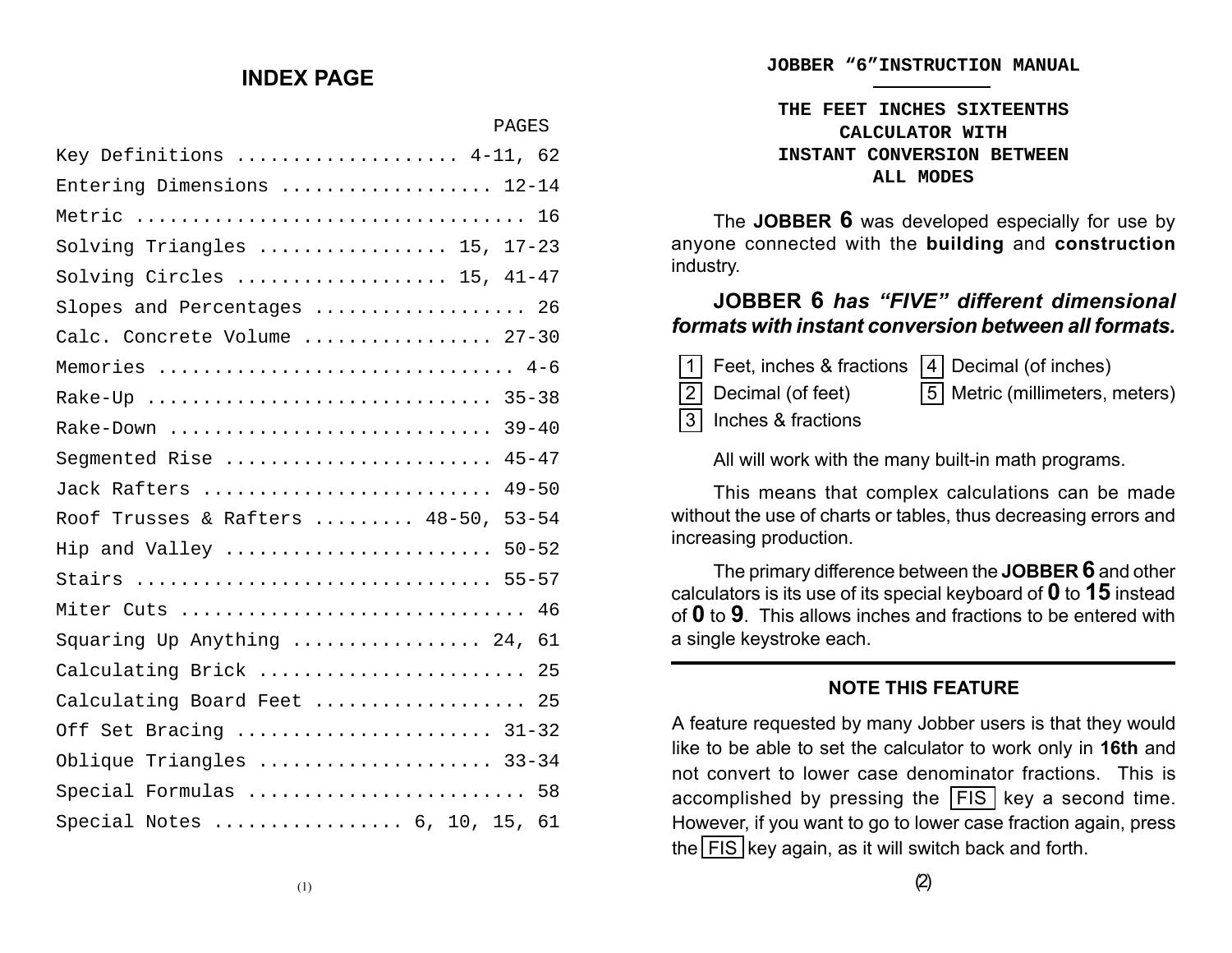## **6 – DIFFERENT MODES**



Each Mode may be interchanged at any time. Thus, you can convert any (FIS) dimension to Decimal or Metric, and vice versa with a single keystroke.

With an incorrect entry or answer beyond the range of the calculator, the display will show "error." To clean an error condition you must press the "CLR" button.

In the Decimal and Metric Modes, the display capacity is SEVEN digits, or "9999999."

In the FIS Mode, the display capacity is EIGHT digits showing a maximum dimension of 99,999 feet, 11 inches and 15 sixteenths.

## **AUTOMATIC SHUT OFF**

Your Calculator is designed to shut itself off after a few minutes of non-use. However, any values stored in the memories will be retained. Also any data in the triangle mode is retained and can be recalled by pressing the INV key first and then any one of the triangle keys.

#### **KEY DEFINITIONS**

- FIS This key turns the calculator **on** and activates the **feet**, **inch**, and **fraction mode**. It will also convert any displayed dimensions from other dimensional modes to the FIS mode. ▲
- CLR The CLEAR KEY **Press once** clears the last entry and the display; **press twice** in succession clears all temporary registers. ▲
- Press INV CLR and it will backspace, deleting one keystroke at a time.

#### **MEMORIES** – **JOBBER "6"** has **6** Permanent Memories.

Values stored in these memories are not lost when calculator goes off. One of these memories is separated from the other 5 memories.

- DMS DMS
- MEM and RCL are the memory keys located to the right of the  $\boxed{15}$  and  $\boxed{12}$  keys. This memory is referred to as the Quick Memory because it requires only One Key In and One Key Out.

The other five memories work with the Memory Keys that are located on the left side of the  $\overline{DEC}$  and  $\overline{MM}$  keys. These memories require use of Two Keystrokes

to store a value in them and Two Keystrokes to recall the stored value.

#### **To Store the Value that is in the Display in these Memories**:

|                                            | MFM+ |                                                                                                                     | M1 - |  |  |  | M2 M3 M4 M5 |
|--------------------------------------------|------|---------------------------------------------------------------------------------------------------------------------|------|--|--|--|-------------|
|                                            |      | First press $\boxed{\text{MEM}}$ Then press $\boxed{1}$ or $\boxed{2}$ or $\boxed{3}$ or $\boxed{4}$ or $\boxed{5}$ |      |  |  |  |             |
| depending on the memory you choose to use. |      |                                                                                                                     |      |  |  |  |             |

#### **To Recall the Stored Value in these Memories**:

|                                               | MFM- |                                                                                                    | M1 - |  |  | M2 M3 M4 |  | M5 |  |
|-----------------------------------------------|------|----------------------------------------------------------------------------------------------------|------|--|--|----------|--|----|--|
|                                               |      | First press RCL Then press $\boxed{1}$ or $\boxed{2}$ or $\boxed{3}$ or $\boxed{4}$ or $\boxed{5}$ |      |  |  |          |  |    |  |
| depending on the memory you choose to recall, |      |                                                                                                    |      |  |  |          |  |    |  |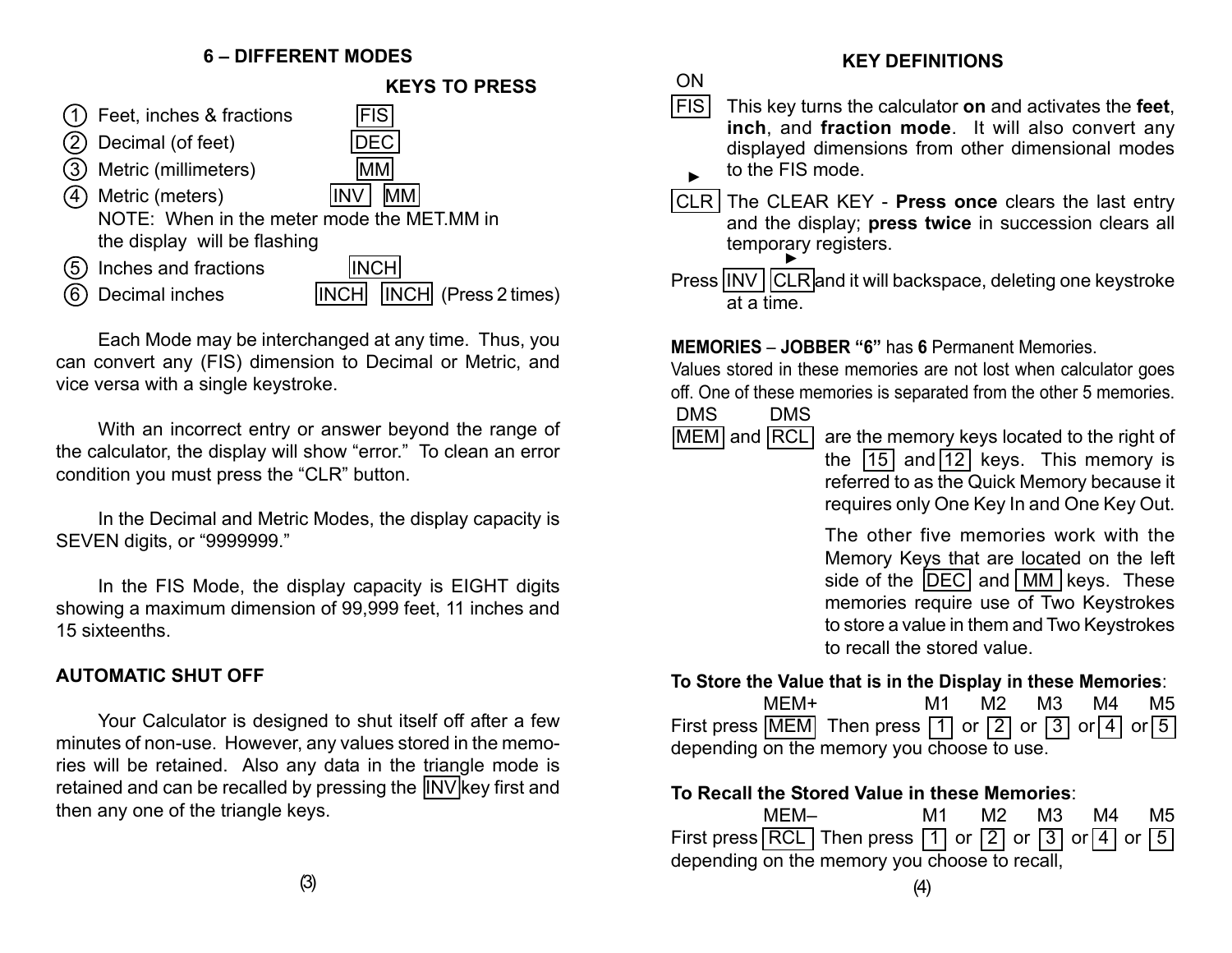When these memories have a stored value in them a small M1 - M2 - M3 will light up in the display. MEM M4 and M5 will not light up in the display. You can press RCL M4 or M5 to see if they have a stored value in them.

To clear these memories – first clear the display with only zeros "0" showing in the display.

Then press  $[MEM]$  and  $|1|$  or  $|2|$  or  $|3|$  or  $|4|$  or  $|5$ depending on the memory you wish to clear. Then the small M1 - M2 - M3 in the display will go out, indicating the memory is clear. M4 and M5 are cleared in the same manner but have no display light to go out. M1 M2 M3 M4 M5

If a memory already has a value in it, but you wish to store a new value in it, it is not necessary to clear the memory before entering the new value. Just enter it as explained earlier. The new value will be stored and the previous value is cleared automatically.

## **EXAMPLE** - Put 7' - 10<sup>3</sup>/4 in MEM-1

Put tangent .645833 in MEM-3 for later use

| <b>REMARKS</b>       | <b>KEYSTROKES</b>                | <b>DISPLAY READS</b>                     |
|----------------------|----------------------------------|------------------------------------------|
| Enter $7'-10^3/4$    | M1<br>$12$   MEM                 | $7 - 10 - \frac{3}{4}$<br>M <sub>3</sub> |
| Enter 645833         | 5833<br><b>MEM</b><br>$\ 6\ 4\ $ | $\overline{3}$<br>645833                 |
| <b>Clear Display</b> |                                  | 0.                                       |
| Go to FIS Mode       | <b>FIS</b>                       | $0 - 0 - 0$                              |
| <b>Recall MEM-1</b>  | M1                               | $7 - 10 - \frac{3}{4}$                   |
| <b>Recall MEM-3</b>  | M <sub>3</sub><br>RC             | $7^{3}/_{4}$                             |
| Go to DEC. Mode      |                                  | .645833                                  |

## **These same 5 Memories can also be used as Accumulative Memories**.

By pressing the  $\vert \vert \text{INV} \vert$  key first the

MEM+

MEM becomes **Memory Plus** (Adds to Memory).

The RCL becomes **Memory Minus** (Subtracts from Memory). MEM–

EXAMPLE Use the accumulative memories to total these dimensions: **4'-6** <sup>+</sup>**14'-8<sup>1</sup> /2** <sup>+</sup>**10'-10** – **6'-1<sup>1</sup> /2** and put them in **MEM. 2**.

| <b>REMARKS</b>                               | <b>KEYSTROKES</b>                                                | <b>DISPLAY READS</b>   |
|----------------------------------------------|------------------------------------------------------------------|------------------------|
| Enter $4'-6$                                 | MEM+<br>M2<br>2<br><b>MEM</b><br>0 IINV<br>6                     | $4 - 6 - 0$            |
| Add $14'-8^1/2$                              | MEM+<br>M2<br>2 <sup>1</sup><br> 1  4  8  8  INV    MEM          | $14 - 8 - \frac{1}{2}$ |
| Add 10'-10                                   | MEM+ M2<br>$\sqrt{2}$                                            | $10 - 10 - 0$          |
| Subtract $6'$ -1 <sup>1</sup> / <sub>2</sub> | MEM-<br>M2<br>$\overline{2}$<br>8 INV<br><b>RCL</b><br><u> 6</u> | $6 - 1 - \frac{1}{2}$  |
| Now find the Total                           | M2<br>$\overline{2}$<br>RC                                       | $23 - 11 - 0$          |
| To Clear MEM-2                               | MEM+<br>M2<br>2                                                  | $0 - 0 - 0$            |

**NOTE:** Having values stored in the memories does not pull the batteries down.

## **KEYSTROKES**

# ★

## SHIFT

 $\sqrt{INV}$  The **RED INVERT** key is a very important key as it has many functions when used in conjunction with other keys. (The invert key should be pressed first.)

> It activates the 2nd function for most of the keys on the keyboard. When pressed two dashes between the fractions will start flashing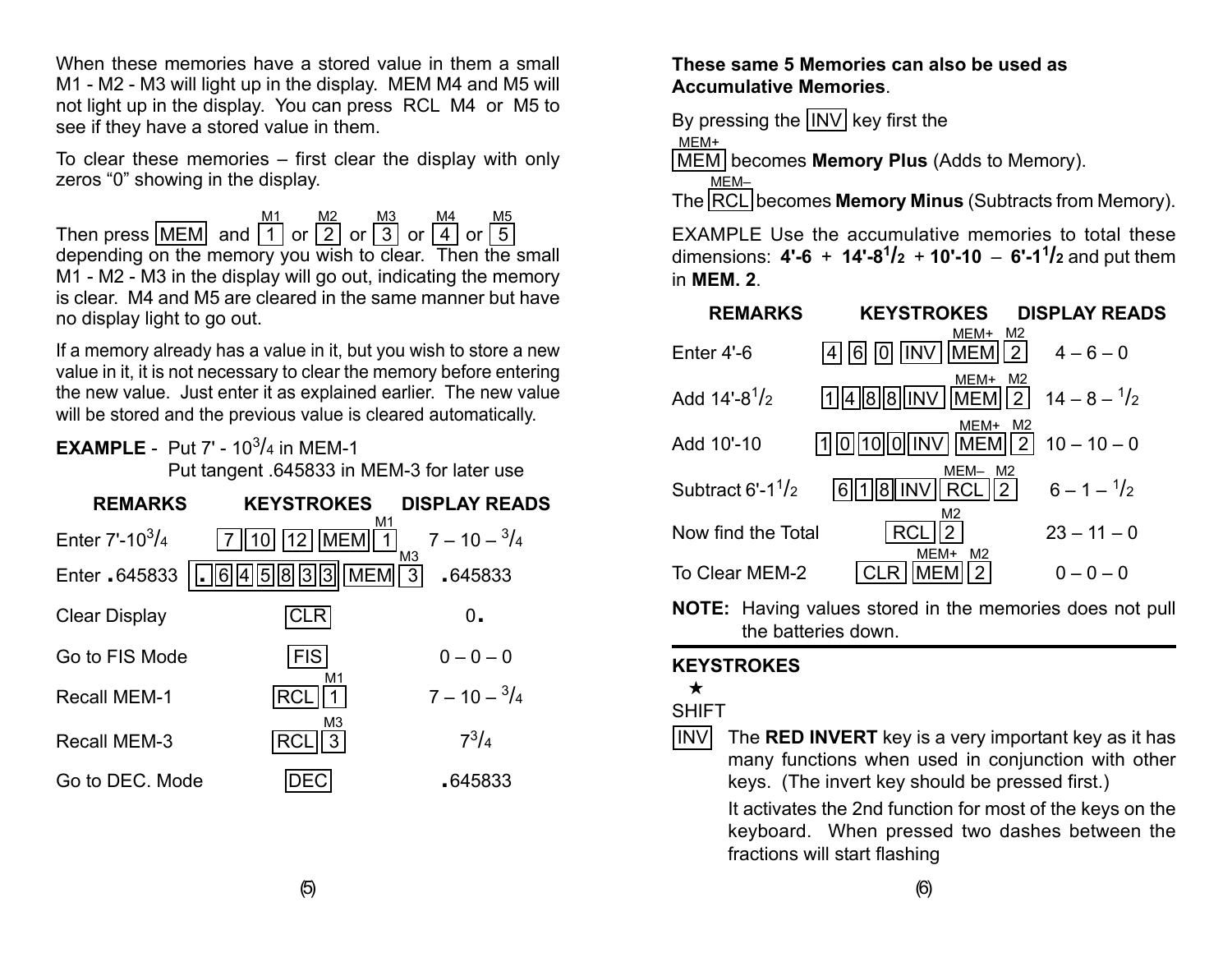## **KEY DEFINITIONS**

- DEC This key activates the **Decimal of Feet Mode** and converts any other displayed value to the equivalent in Decimal of Feet. **In this mode the calculator can be used as a standard calculator.** DEC
- INCH This key activates the **Inch Mode** and converts any other displayed dimension to **inches and fractions** or press INCH key a **second time** and go into the **Decimal Inch Mode**.
- [HIP] This key will automatically calculate the **Hip/Valley Pitch** of a 45° Hip/Valley roof.

FIRST: Recall or put the actual roof pitch in the display. Then press the HIP key and the calculator will instantly display the calculated **Tangent for pitch** of the Hip/ Valley beam.

This **HIP Tangent** can then be put in the PITCH for solving triangles. Then anything you desire to know can be calculated using the RISE RUN SLP keys.

NOTE: If you already had the actual roof pitch in the triangle mode PITCH key you may wish to recall and store it in one of the memories for easy recall and later use, before putting the HIP Tangent in the PITCH.

To find the plumb or vertical cut degree for the hip beam press  $\overline{INV}$   $\overline{TAN}$  when the hip pitch is in the display.



 $\overline{INV}$  TAN will convert the tangent value or pitch that is displayed to a decimal degree or angle.

- **INV 0 CIRCLE MODE**: These keys put the calculator in the **CIRCLE MODE** which activates all the parts for solving a circle and circle segiments. As identified above, the orange keys.
- $\sqrt{2}$  $\Box$

 INV • **SEGMENTED RISE MODE**: While in the Circle Mode with values in the circle keys. Pressing these keys will activate the segimented rise function which **gives the rise** at various points along the cord from the cord to the arc.

## **KEY DEFINITIONS**

 INV DEC **JACK RAFTER MODE**: Jack lengths are automatically calculated for 45 degree roofs, starting from longest to shortest using any set on-center spacing, and based on the regular roof data that is in the triangle pitch, rise, run keys. JACK



**INV** 13 **RAKE-UP MODE**: This function automatically calculates the rise dimension along a triangle base at various set spaces, using the values that are stored in the pitch, rise, run triangle keys. This feature is ideal for calculating roof or grade R<u>K-D</u>N rise.



**INV 14 RAKE-DOWN MODE:** This function automatically finds the decreasing stud length or rise dimension in a raked wall or sloping plane at various set spaces, based on the values stored in the pitch, <sub>CU. YD.</sub> rise, run triangle keys.

- **INV 15 CUBIC YARDS:** These keys automatically convert the displayed calculation into cubic yards. SQ. YD.
- [INV] [X] **SQUARE YARDS**: These keys automatically convert the displayed calculation into square yards.
- INV ÷REM BD.FT

 $1/\chi$ 

- **REMAINDER**: Displays the remainder value when a FIS dimension is divided by a whole number.
- $\ln|V|$   $\frac{+}{-}$  **BOARD FEET**: Converts the cubic value of material shown in the display to Board Feet.
- $\vert \text{INV} \vert \vert \vert$   $\vert$  Activates <sup>1</sup>/x which divides the displayed value (x) into one.
- $INV$   $=$ **PAPERLESS TAPE**: Activates the paperless tape mode which allows the user to review the **last 16** entries or sub-totals. A small "T" will show up in the display when activated. Then press the  $\vert - \vert$  or  $+$  keys to scroll forward or backward through the data. If you find a dimension you want to use press the  $=$  key and proceed as normal. TAPE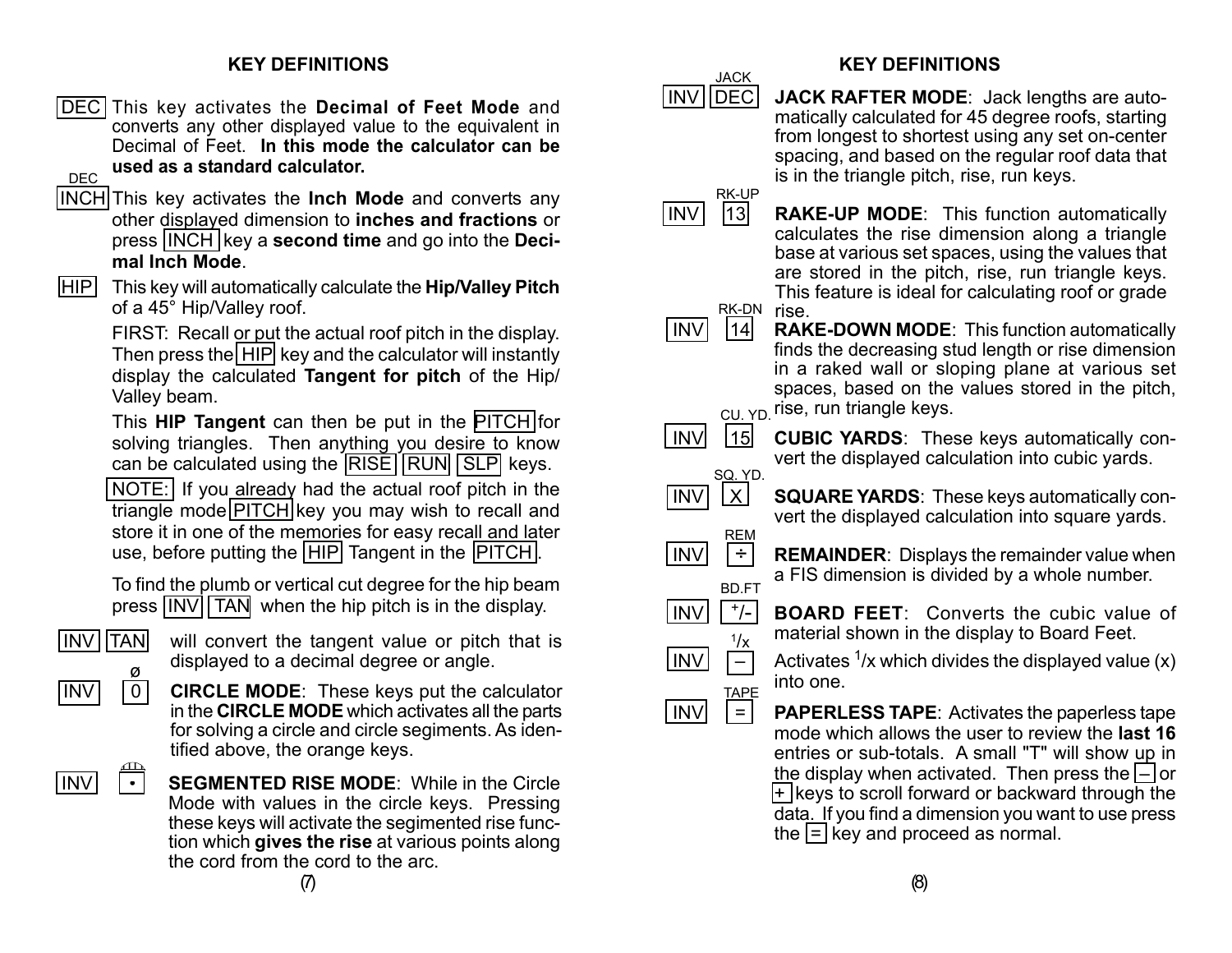## **KEY DEFINITIONS**

DMS



# INV MEN **DEGREES-MINUTES-SECONDS (INPUT)**:

Allows the input of degrees, minutes and seconds into the calculator.

 INV RCL **DEGREES-MINUTES-SECONDS**: This function will convert a decimal degree that is shown in the display to degrees, minutes and seconds.



 INV 6 **SINE**: This function will calculate the sine of a degree or value displayed.



|INV| |7| **INV SINE**: This function will calculate the smallest relative angle of the displayed sine value.

 $\boxed{INV}$   $\boxed{8}$  **COSINE**: This function will calculate the cosine of the displayed value. INV. COS

 INV 9 **INVERT COSINE**: This function will calculate the smallest relative angle for the displayed cosine value.

 $\vert \text{INV} \vert$   $\vert \text{10} \vert$  **AREA** (for circles and triangles): When in the Circle Mode with a given diameter or radius, this function will give the **area of the circle**. Also, it will give the **area for any triangle** that is in the Triangle Mode.



 $\vert \text{INV} \vert$   $\vert \text{X}^2 \vert$  **SQUARE ROOT**: This function will calculate the (square root) of the number shown in the display.

entries one keystroke at a time. (Unlike the clear

function which deletes the entire entry.)

**INV CLR BACK SPACE:** This function will delete the

▲

AREA



INV | HIP | HIP/VALLEY BEAM LENGTH: With the roof dimension for the common rafters in the Triangle Mode, PITCH, RISE, RUN press these keys to find the developed length of the hip/val beam for a 45° roof system

# INV PITCH **RECALLING TANGENT OR PITCH**

The actual Tangent Pitch that the calculator is working within the triangle mode can be recalled by pressing **INV PITCH** in the  $\overline{DEC}$  Mode or by converting the  $\overline{FIS}$   $\overline{PITCH}$  to the Decimal Mode by pressing the DEC key.

**NOTE:** It is very important that you never **try to recall** the  $\overline{PITCH}$  without first pressing the  $\overline{INV}$  key, as you will erase or change its value to what is in the display, or unless you have already recalled one of the three triangle sides, by pressing  $\sqrt{\text{INV}}$   $\text{RUN}$  or  $\sqrt{\text{INV}}$   $\text{RIS}$  or  $\sqrt{\text{INV}}$   $\text{SLP}$ .



 $\mathbf{x}^2$  Squares any number displayed.

Displays the value of Pi truncated to the 7th digit.

 $TAN$  This key calculates the TANGENT of the displayed degree or value.

# DEG **DEGREE**

This key will input a degree into the triangle mode and automatically adjust the pitch accordingly, or will give the degree value for the pitch.

# SPAC **SET DEFAULT SPACE KEY**

This key sets the default spacing dimension for the (Rake-Up) (Rake-Down) (Jack) and (Segmented Rise) functions. (The spacing must be set before these functions are activated.) After they are activated this key will let a special spacing be inserted one space at a time.

To recall or to check what default spacing dimension is stored in the calculator press | INV | SPAC |.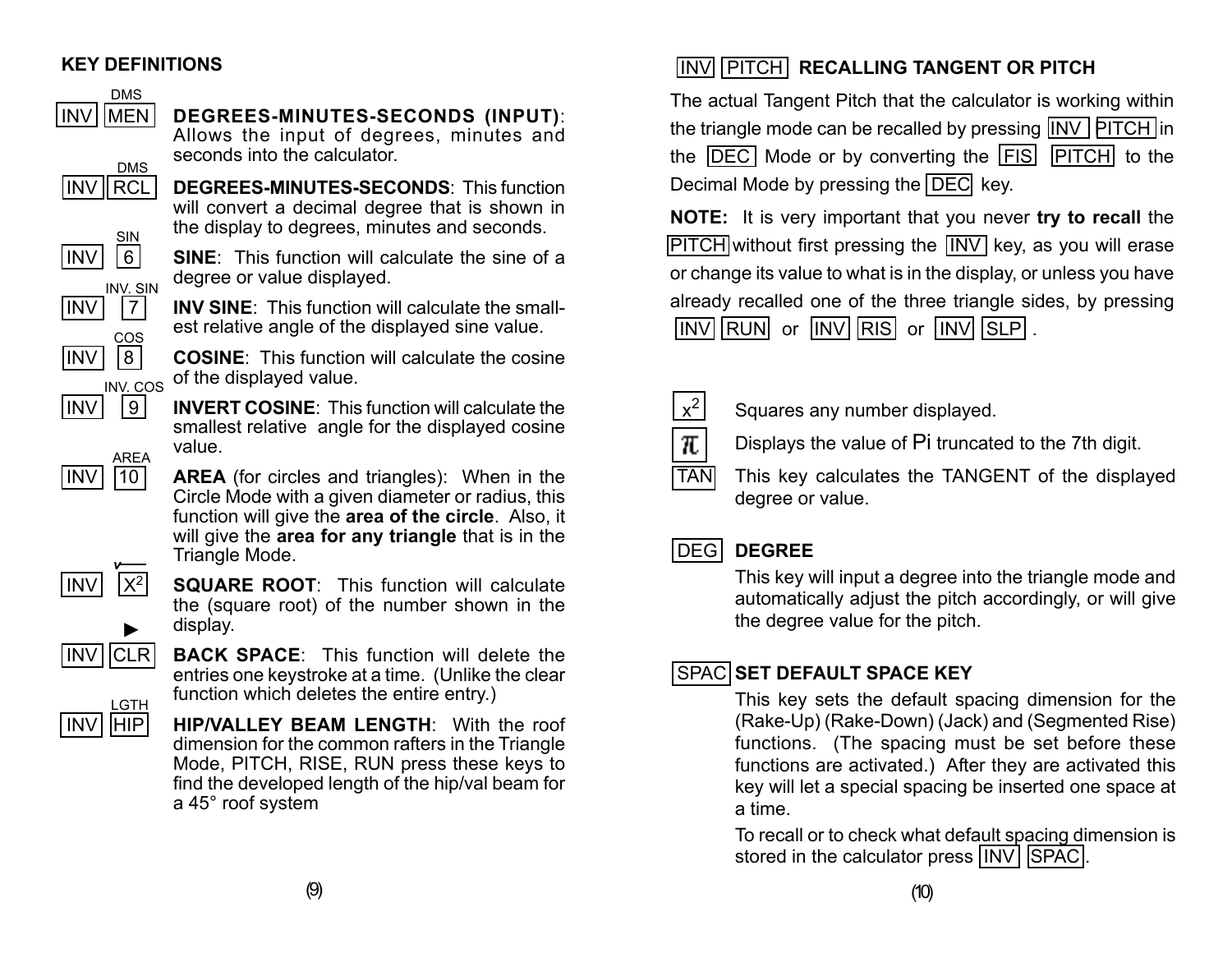| <b>NUMBERED</b> |                                                |                 |                                       |                                 |  |
|-----------------|------------------------------------------------|-----------------|---------------------------------------|---------------------------------|--|
|                 | KEY                                            |                 | DEFINITIONS                           |                                 |  |
| <b>KEYS</b>     | USED AS FEET OR<br>WHOLE NUMBER<br>IN ANY MODE | <b>INCHES</b>   | SIXTEENTH<br>FRACTION<br>OR           | SEE PAGE 62 FOR ADDITIONAL HELP |  |
| $\overline{0}$  | $\overline{0}$                                 | $\overline{0}$  | 0                                     |                                 |  |
| $\mathbf{1}$    | $\mathbf 1$                                    | $1$ "           | 1/16                                  |                                 |  |
| $\overline{a}$  | $\overline{2}$                                 | 2"              | $\frac{2}{16}$ or<br>$\frac{1}{8}$    |                                 |  |
| 3               | 3                                              | 3 <sub>  </sub> | $\frac{3}{16}$                        |                                 |  |
| $\overline{4}$  | $\overline{4}$                                 | 4"              | $\frac{1}{4}$<br>$\frac{4}{16}$ or    |                                 |  |
| 5               | 5                                              | 5"              | 5/16                                  |                                 |  |
| 6               | б                                              | б"              | $\frac{3}{8}$<br>$\frac{6}{16}$ or    |                                 |  |
| $\overline{7}$  | 7                                              | 7"              | $^{7}/_{16}$                          |                                 |  |
| 8               | 8                                              | 8"              | $\frac{1}{2}$<br>$\frac{8}{16}$ or    |                                 |  |
| 9               | 9                                              | 9"              | 9/16                                  |                                 |  |
| 10              |                                                | 10"             | $\frac{1}{5}/8$<br>$\frac{10}{16}$ or |                                 |  |
| 11              |                                                | 11"             | $\frac{11}{16}$                       |                                 |  |
| 12              |                                                | $\star$         | $12/16$ or<br>$\frac{3}{4}$           |                                 |  |
| 13              |                                                | $\star$         | $\frac{13}{16}$                       |                                 |  |
| 14              |                                                | $\star$         | $14/16$ or<br>$\frac{7}{8}$           |                                 |  |
| 15              |                                                | $\star$         | $\frac{15}{16}$                       |                                 |  |





Once it is in the calculator's display, it can be used as desired. (Add - Sub. - Mult. - Divide - Etc.)

## **INSTANT DIMENSIONAL UNIT CONVERSION**

Convert 7' - 10 $^{3}/\mathrm{s}$ " to other units.

| <b>REMARKS</b>       | <b>KEYSTROKES</b> | <b>DISPLAY READS</b> |
|----------------------|-------------------|----------------------|
| Enter FIS Dim.       | FIS   7   10   6  | $7 - 10^{3}/_8$      |
| Conv. to Inches      | <b>INCH</b>       | $94^{3}/_{8}$        |
| Conv. to Dec. Inches | INCH              | 94.375               |
| Conv. to Dec. Feet   | DECI              | 7.864583             |
| Conv. to Millimeters | MМ                | 2397.125             |
| Conv. to Meters      |                   | 2.397125             |

(11)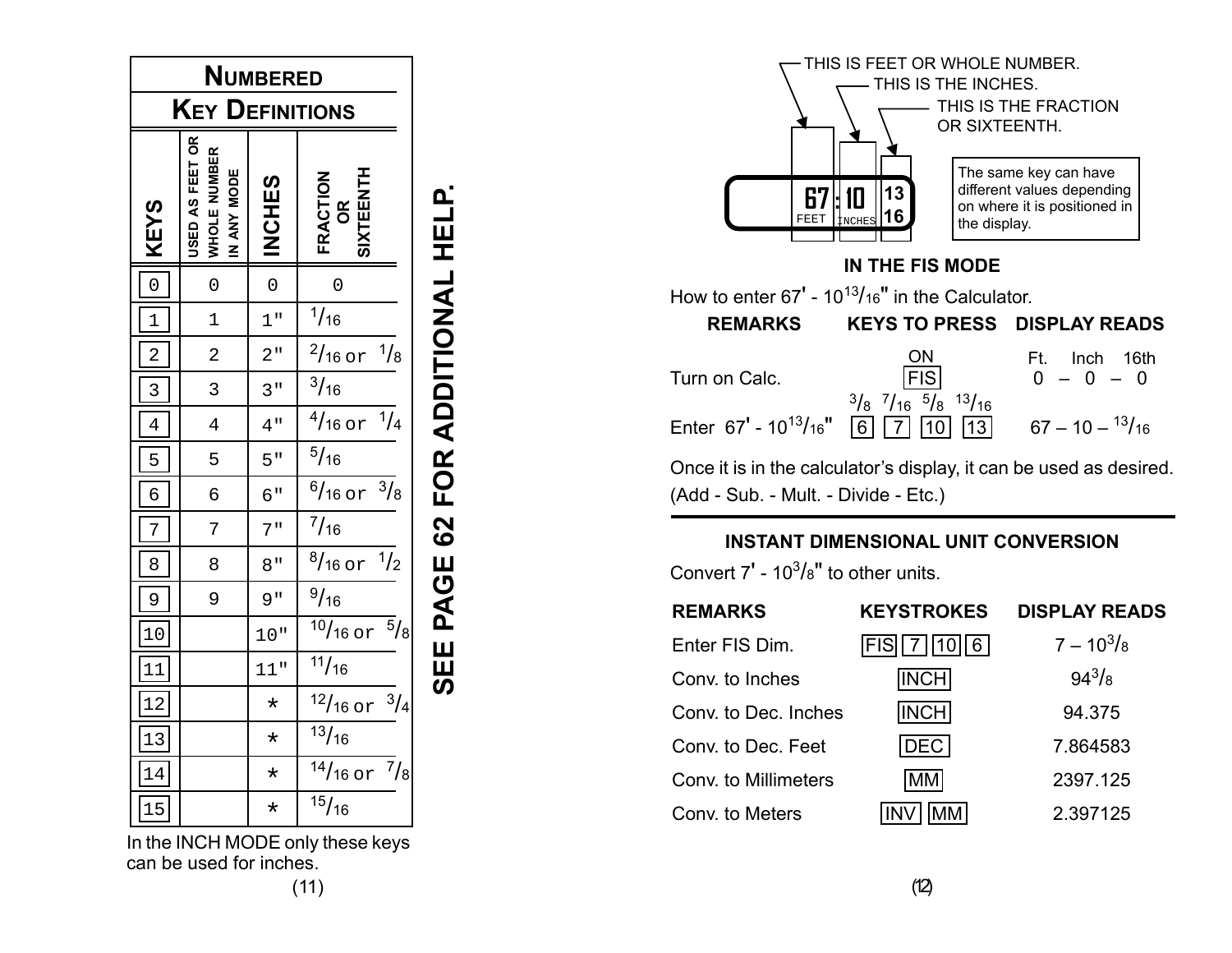## **EXAMPLES OF HOW TO ENTER DIMENSIONS IN THE FIS (FT., INCH, SIXTEENTH MODE.)**

| <b>REMARKS</b>                                           | <b>KEYS TO PRESS</b>                        | <b>DISPLAY READS</b>                                                           |
|----------------------------------------------------------|---------------------------------------------|--------------------------------------------------------------------------------|
| Enter $10'$ - $10^5/s''$                                 | $\frac{5}{8}$<br>10 <sup>1</sup><br>10      | $10 - 10 - \frac{10}{16}$                                                      |
| Enter $9' - 11^{3}/4"$                                   | $^{3}/_{4}$<br> 12 <br> 9 <br> 11           | $9 - 11 - {12}/{16}$                                                           |
| Enter $8^3/s$ "                                          | $\frac{3}{8}$<br> 6 <br> 8                  | $0 - 8 - \frac{6}{16}$                                                         |
| Enter $15/16$ "                                          | 15/16<br> 15                                | $0 - 0 - \frac{15}{16}$                                                        |
| Enter $9' - 0''$                                         | 0 <br>9<br> 0                               | $\blacktriangleright$ 9 – 0 – $\frac{0}{16}$                                   |
| Enter 10"                                                | 10 I<br> 10                                 | $\blacktriangleright$ 0 – 10 – $\frac{0}{16}$                                  |
| Enter $2' - 8''$                                         | 8   0 <br>2                                 | $\rightarrow 2-8-^{0}/_{16}$                                                   |
| Enter 22' - $4^{3}/4$ "                                  | 12 <br>2 <br>$\overline{2}$                 | $22 - 4 - \frac{12}{16}$                                                       |
|                                                          |                                             |                                                                                |
| Always press the numbers                                 | <b>NOTE:</b>                                | <b>NOTE:</b><br>You must                                                       |
| just as you would say them.                              | You must press<br>the two additional        | press one<br>additional "0"                                                    |
| Twenty $\boxed{2}$ two $\boxed{2}$ feet four $\boxed{4}$ | 9' over to the<br>whole number<br>position. | "0"'s to move the<br>to move the<br>10" or 8"<br>over to the<br>inch position. |
| inches and three quarters  12                            |                                             |                                                                                |

When a fraction is first put in the calculator it will always read in the 16th. But as soon as any action key is pressed it will be changed to its lowest common denominator.

However, the display can be set to have the fractions remain in 16th by pressing the FIS key two times.

## **ENTER DIMENSIONS JUST AS YOU WOULD SAY THEM**



**+/-** This key changes the sign of the displayed number.

Let's say you have a dimension like 23' - 7 $^3\!/4"$  in the display and you want to subtract it from a higher number, like  $36' - 7<sup>1</sup>/2''$ .

#### **DISPLAY READS**

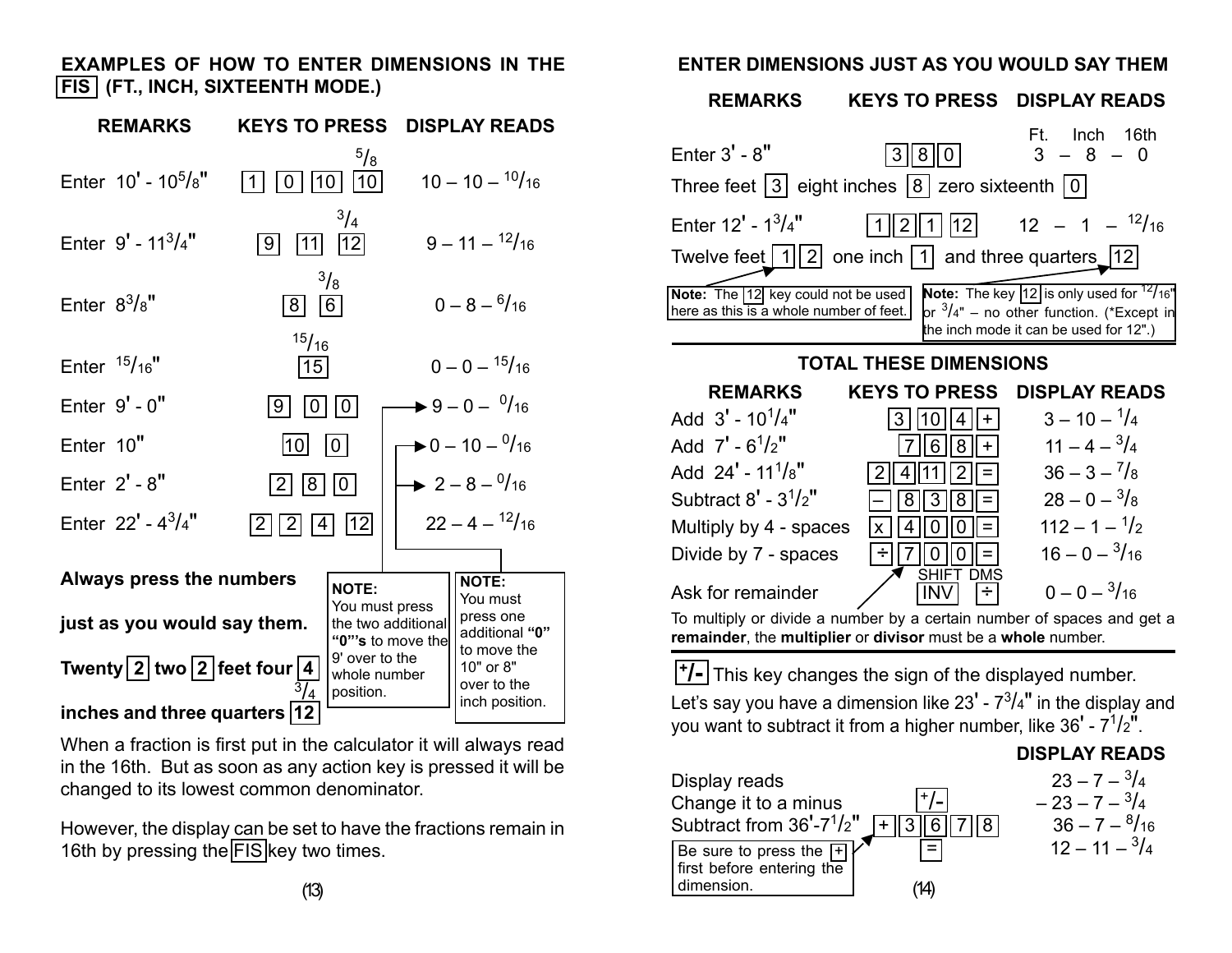

# **KEYBOARD**

**These are the keys for automatically solving right triangles and segments of a circle.**

**NOTE:** The Calculator is automatically in the triangle mode when it is turned on.

## **To enter the Circle Mode**

Press  $\overline{INV}$  and  $\overline{0}$ ø ★ **SHIFT** 



Then a small circle icon [ø] will appear in the left top corner of

**SEGMENTS OF CIRCLE**

**RIGHT TRIANGLE**

the display indicating you are in the Circle Mode.

To exit the Circle Mode repeat the process

<sup>ø</sup> ★SHIFT Press  $\sqrt{INV}$  and  $\boxed{0}$  and the small circle in the display will go out OR turn the calculator off.

Please note this **special feature for these keys**. They have a **memory of their own** and can be recalled at any time even after the calculator is turned off.

They can be recalled by pressing the  $\overline{\text{INV}}$  key and the key for the part of the triangle or circle you wish to recall.

**Note This:** In the triangle mode it is very important that you **never go directly** back to the **PITCH** key without pressing **INV PITCH.** This allows you to recall the pitch without it being altered by any value that may be in the display.

# **METRIC INFO**

## METER

**MM** This key activates the **Metric Mode** and converts any other displayed dimension to the equivalent in **Millimeters**. When this mode is activated, the small icon **MET.MM** will appear in lower left corner of the display.

#### METER

**INV IMM** Will shift the metric mode to working in **meters** and the small **MET.MM** icon will **flash on and off** to indicate the calculator is working in meters.

The metric mode of **JOBBER 6** works in millimeters and meters, but these can very easily be converted to centimeters, by moving the decimal place.

One Meter  $= 1000$  millimeters One Centimeter <sup>=</sup> 10 millimeters

So, if your dim is in meters, simply multiply by 1000 or move the decimal point **3** places to the right for millimeters.

If your dim is in centimeters, simply multiply by 10, or move the decimal **1** place to the right for millimeters or 2 places to left for meters.

# **EXAMPLE:**

| <b>MILLIMETERS</b> | <b>METERS</b> | <b>CENTIMETERS</b> |
|--------------------|---------------|--------------------|
| 1000               |               | 100                |
| 3122               | 3.122         | 312.2              |
| 41                 | .041          | 4.1                |
| 250                | .250          | 25                 |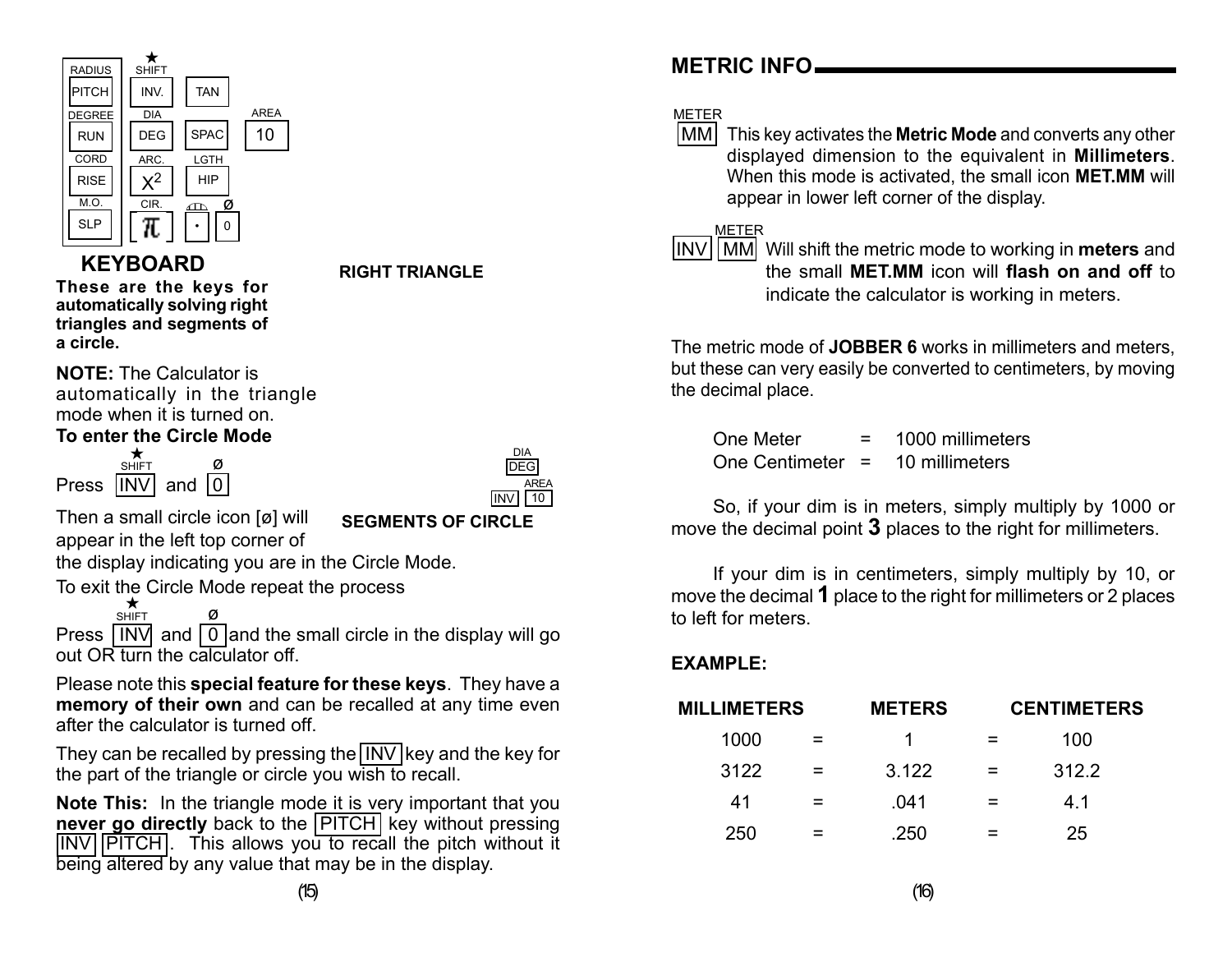

| Turn on Jobber                       | <b>FIS</b>   | $0 - 0 - 0$              |
|--------------------------------------|--------------|--------------------------|
| <b>Enter Run</b>                     | lh2 l<br>8   | $12 - 8 - \frac{12}{16}$ |
| Tell Calc, this is Run               | RUN          | $12 - 8 - \frac{3}{4}$   |
| <b>Enter Rise</b>                    |              | $9 - 11 - \frac{6}{16}$  |
| Tell Calc, this is Rise              | <b>RIS</b>   | $9 - 11 - \frac{3}{8}$   |
| Ask for Slope                        | <b>SLP</b>   | $16 - 1 - \frac{7}{8}$   |
| <b>Ask for Pitch</b>                 | <b>PITCH</b> | $0 - 9 - \frac{3}{8}$    |
| Convert Pitch to<br>Dec. for Tangent | DEC          | .781505                  |
| Convert Tan.<br>to Degree            |              | 38.00783                 |

#### **ANSWERS:**

| $= 16' - 1^{7}/8$               |
|---------------------------------|
| $= 9^3/s$ to 12"                |
| $= 7815056$                     |
| Degree for Tangent = $38.00783$ |
|                                 |



Given...Pitch =  $6^{15}/_{16}$ ' and Run =  $20' - 11^{1}/_{4}$ "

Find.....Rise and Slope

Note....When the Pitch and one side is known, the other sides can be calculated with ease.

| <b>REMARKS</b>                                  | <b>PRESS</b> | <b>DISPLAY</b>           |
|-------------------------------------------------|--------------|--------------------------|
| Turn on Jobber                                  | <b>FIS</b>   | $0 - 0 - 0$              |
| Enter given Pitch                               |              |                          |
| of $6^{15}/_{16}$                               | 15           | $0 - 6 - \frac{15}{16}$  |
| Tell Calc, this is Pitch                        | <b>PITCH</b> | $0 - 6 - \frac{15}{16}$  |
| Enter given Run<br>of $20'$ 11 <sup>1</sup> /4" |              | $20 - 11 - \frac{4}{16}$ |
| Tell Calc, this is Run                          | <b>RUN</b>   | $20 - 11 - \frac{1}{4}$  |
| Ask for length of Rise                          | <b>RIS</b>   | $12 - 1 - \frac{1}{4}$   |
| Ask for length of Slope                         | <b>SLP</b>   | $24 - 2 - \frac{3}{16}$  |
| Ask for Degree                                  |              | 30.03328                 |
|                                                 | AREA         |                          |
| Ask for Area                                    |              | 126.7189                 |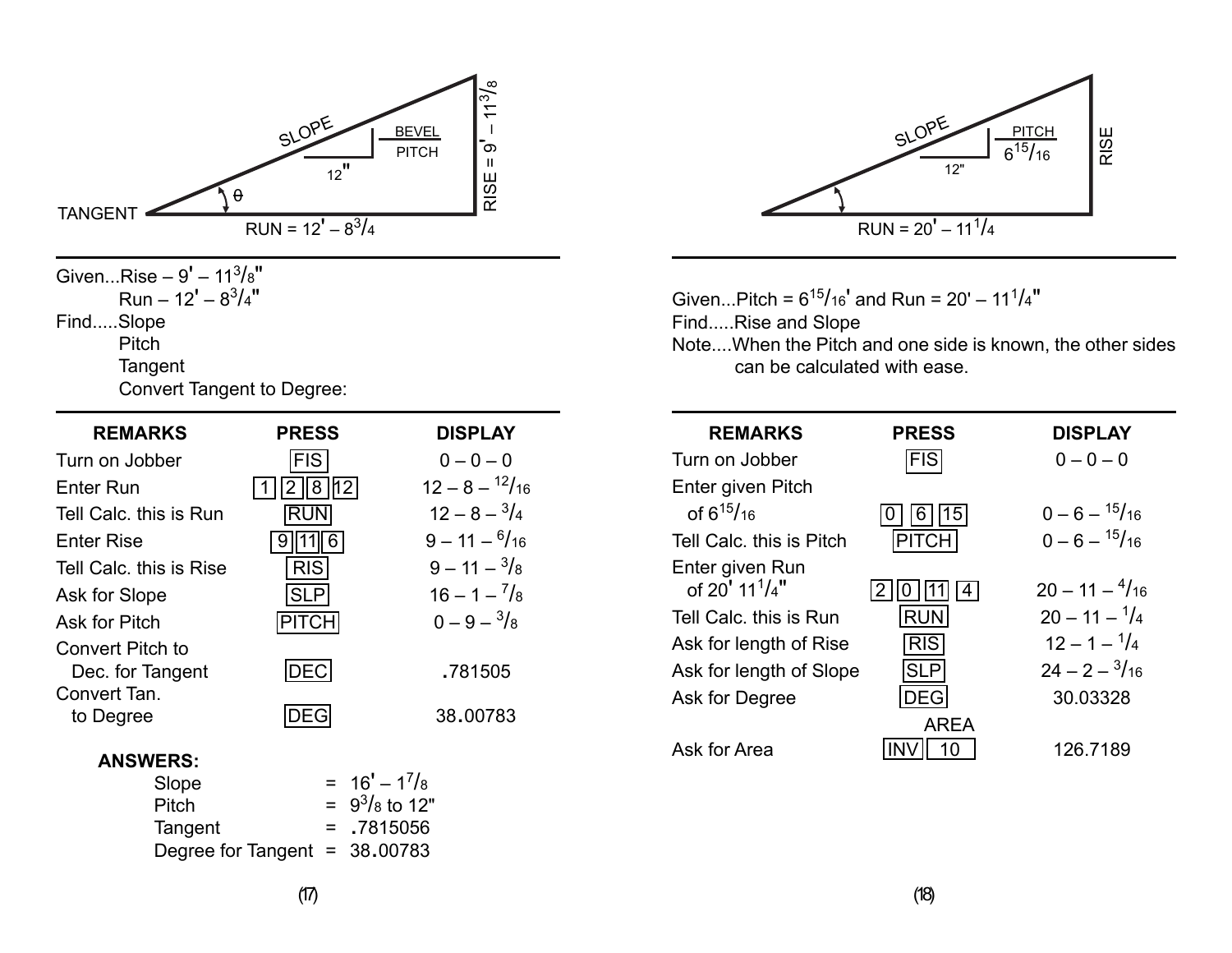

Given...Rise – "A" =  $10' - 8^{11}/16$ " and Angle = 25 degrees Find.....Pitch, Run and Slope

Note....When the angle, and one of the three sides of a right triangle are known, the length of each of the other two sides, and the pitch, can easily be calculated as follows:

| <b>REMARKS</b>                                                                                                                                    | <b>PRESS</b>                                                | <b>DISPLAY</b>                                                                                                          |
|---------------------------------------------------------------------------------------------------------------------------------------------------|-------------------------------------------------------------|-------------------------------------------------------------------------------------------------------------------------|
| Turn on Jobber                                                                                                                                    | <b>FIS</b>                                                  | $0 - 0 - 0$                                                                                                             |
| Put Jobber into<br>Dec. mode<br>Enter given Degree<br>Tell Calc. this is Degree                                                                   | DEC<br>5                                                    | O<br>25<br>25                                                                                                           |
| Enter given Rise<br>of $10' - 8^{11}/16''$<br>Tell Calc, this is Rise<br>Ask for length of Run<br>Ask for length of Slope<br><b>Ask for Pitch</b> | 8<br><b>RIS</b><br><b>RUN</b><br><b>SLP</b><br><b>PITCH</b> | $10 - 8 - \frac{11}{16}$<br>$10 - 8 - \frac{11}{16}$<br>$23 - 0 - 0$<br>$25 - 4 - \frac{1}{2}$<br>$0 - 5 - \frac{5}{8}$ |
| <b>ANSWERS:</b><br>Pitch<br>Run                                                                                                                   | $= 5^{5}/_{8}$ to 12"<br>$= 23' - 0$                        |                                                                                                                         |

SLOPE - C = 
$$
2a^2
$$
 -  $2^{3/16}$   
=  $2a^2$  -  $2^{3/16}$   
=  $4\pi$   
=  $4\pi$   
=  $4\pi$   
=  $4\pi$   
=  $4\pi$   
=  $4\pi$   
=  $4\pi$   
= 2

#### **USING SQUARES TO SOLVE TRIANGLE**

(Basic Formula:  $A^2 + B^2 = C^2$ ) Given...Rise – "A" =  $12' - 1<sup>1</sup>/4"$  and Slope =  $24' - 2<sup>3</sup>/16"$ Find.....Run "B"

Note.... $Run^2 = Slope^2 - Rise^2$ 

| <b>REMARKS</b>                                | <b>PRESS</b>            | <b>DISPLAY</b>          |
|-----------------------------------------------|-------------------------|-------------------------|
| Turn on Jobber                                | <b>FIS</b>              | $0 - 0 - 0$             |
| Enter given Slope<br>of 24' – $2^{3}/_{16}$ " | 3<br>2                  | $24 - 2 - \frac{3}{16}$ |
| Square Slope                                  | $X^2$                   | 584.7832                |
| Subtract                                      |                         | 584.7832                |
| Convert back to<br>FIS mode                   | <b>FIS</b>              | $584 - 9 - \frac{3}{8}$ |
| Enter given Rise<br>of $12' - 1^{1}/4$ "      | 4                       | $12 - 1 - \frac{4}{16}$ |
| Square Rise                                   | $x^2$                   | 146.5109                |
| Equal                                         |                         | 438.2724                |
| Invert                                        | INV                     | 438.2724                |
| Square (Find Sq. Root)                        | $X^2$                   | 20.93496                |
| <b>Convert Answer</b><br>back to FIS          | FIS                     | $20 - 11 - \frac{1}{4}$ |
| <b>ANSWERS:</b>                               | Run = $20' - 11^{1}/4"$ |                         |

Slope =  $25' - 4^{1}/2"$ 

**NOTE:** It is easier to use Rise-Run-Slope keys if it is a right triangle.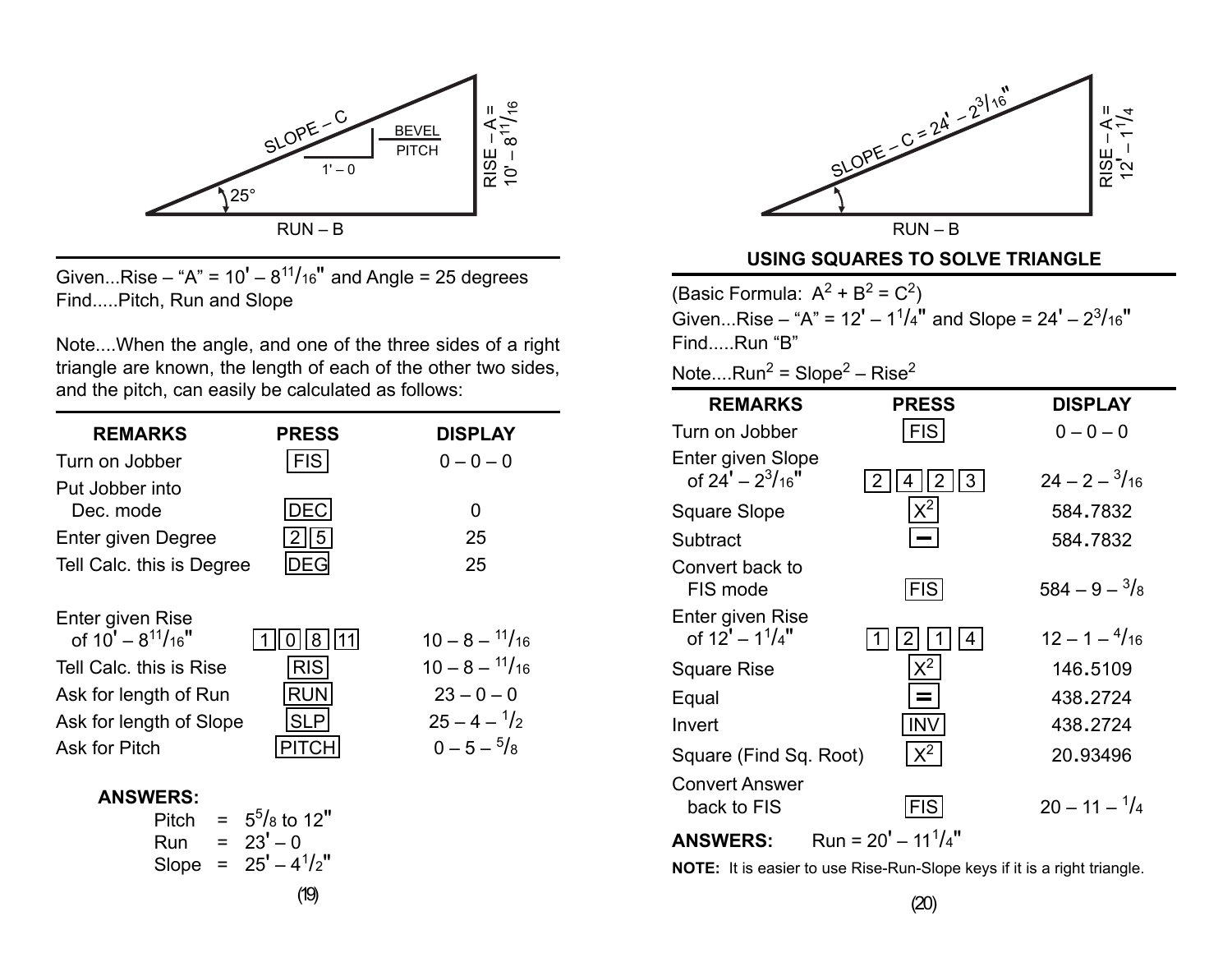

Given...Run = 6029 mm and Rise = 4522 Find.....Tangent (in Metric Tangent is Pitch) (Find Rise based on a Run of 250 mm) Find.....Slope

Also Convert Metric Tangent to FIS Pitch

| <b>REMARKS</b>                                              | <b>PRESS</b>                        | <b>DISPLAY</b>                       |
|-------------------------------------------------------------|-------------------------------------|--------------------------------------|
| Turn on Jobber                                              | <b>FIS</b>                          | $0 - 0 - 0$                          |
| Switch to Metric Mode                                       | IMETI                               | O                                    |
| <b>Enter Given Run</b>                                      | $\overline{2}$<br><u>  9  </u><br>6 | 6029                                 |
| Tell Calc, this is Run                                      | <b>RUN</b>                          | 6029                                 |
| <b>Enter Given Rise</b>                                     | $\overline{2}$<br>2 <br>5           | 4522                                 |
| Tell Calc, this is Rise                                     | <b>RIS</b>                          | 4522                                 |
| Ask for Slope                                               | <b>SLP</b>                          | 7536.4                               |
| Ask for Tangent                                             | <b>PITCH</b>                        | .750041                              |
| Ask for Rise based<br>on 250 mm Run                         | <b>RUN</b><br>2<br>5<br>0           | 250                                  |
| Ask for Rise                                                | <b>RIS</b>                          | 187.5104                             |
| If desired, now convert<br>Metric Tangent to<br>FIS (Pitch) |                                     |                                      |
| Go back to FIS mode<br>Press                                | <b>FIS</b><br><b>PITCH</b><br>IN١   | $0 - 7 - \frac{3}{8}$<br>$0 - 9 - 0$ |
| <b>ANSWER:</b> Pitch in FIS = $9''$ to 12"                  |                                     |                                      |



Given...A Pitch of **156 mm, Rise** to **250 mm Run** Given...Slope dim of 5761 mm Find.....Run Find.....Rise Convert Metric Bevel to FIS

| <b>REMARKS</b>                                   | <b>PRESS</b>         | <b>DISPLAY</b>          |
|--------------------------------------------------|----------------------|-------------------------|
| Turn on Jobber                                   | <b>FIS</b>           | $0 - 0 - 0$             |
| <b>Switch to Metric Mode</b>                     | <b>MET</b>           | 0                       |
| Enter 250 mm                                     | 5<br>2<br>0          | 250                     |
| Tell Calc. this is Run                           | RUN                  | 250                     |
| Enter 156 mm                                     | 5 I<br>$6 \mid$      | 156                     |
| Tell Calc. this is Rise                          | <b>RIS</b>           | 156                     |
| Ask for Tangent                                  | <b>PITCH</b>         | 0.624                   |
| Now enter Slope                                  | 6<br>5 <sup>1</sup>  | 5761                    |
| Tell Calc. this is Slope                         | SLP                  | 5761                    |
| Ask for Run                                      | <b>RUN</b>           | 4887.514                |
| Ask for Rise                                     | <b>RIS</b>           | 3049.808                |
| To convert Metric Pitch<br>to FIS Pitch, go back |                      |                         |
| to FIS mode                                      | <b>FIS</b>           | $10 - 0 - \frac{1}{16}$ |
| Tell Calc.<br>to recall the Pitch                | PITCH <br><b>INV</b> | $0 - 7 - \frac{1}{2}$   |
| <b>ANSWER:</b> Pitch in FIS = $7^{1}/2$ " to 12" |                      |                         |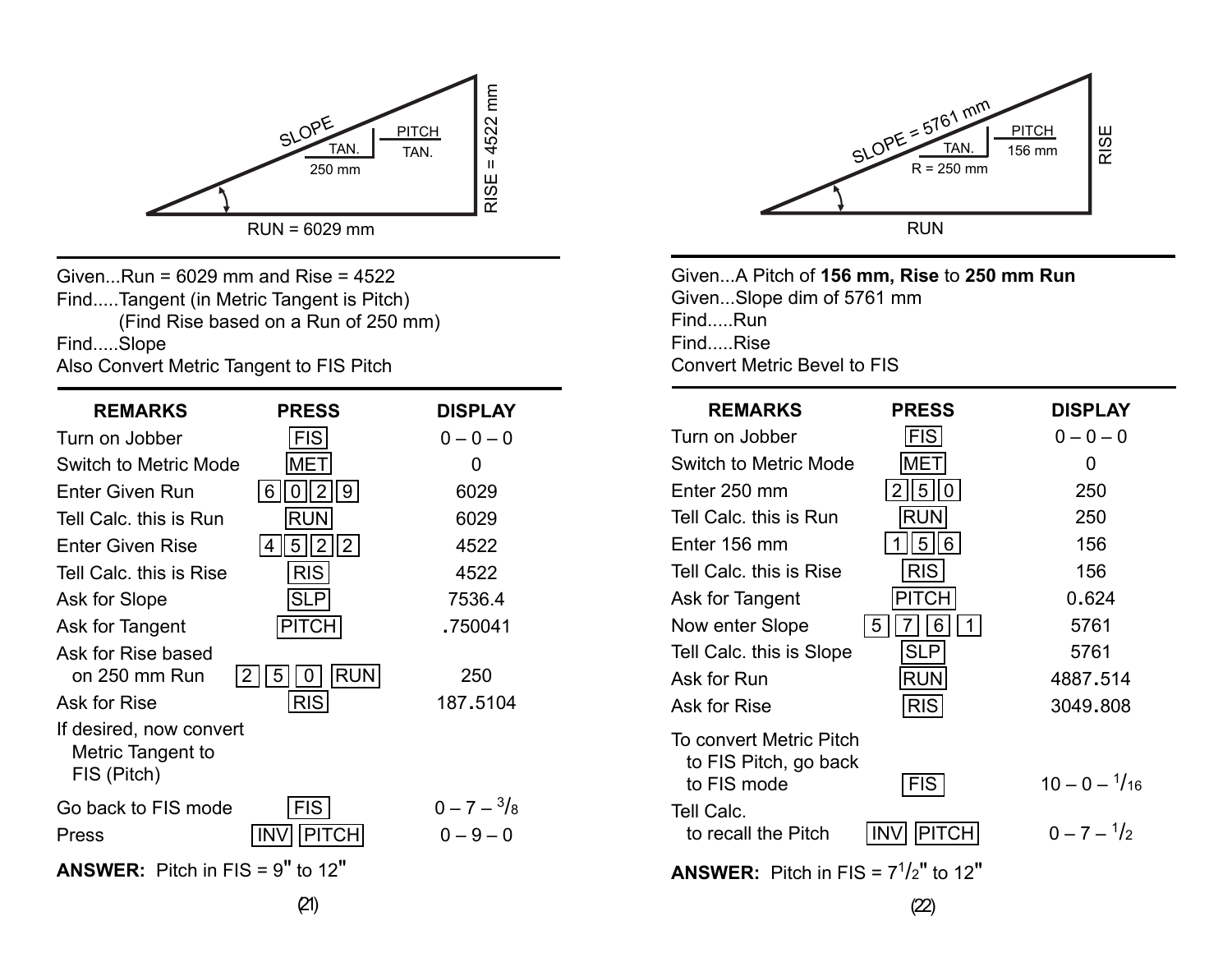#### **HOW TO ENTER OR CONVERT TO**

## **DEGREES – MINUTES – SECONDS**

| To enter a<br>$DEG - MIN - SEC$                                                  | Press: |           | DMS<br><b>MEM</b>                       |
|----------------------------------------------------------------------------------|--------|-----------|-----------------------------------------|
| To convert a decimal degree<br>that is shown in display to<br>$DEG. - MIN - SEC$ | Press: | INV       | <b>DMS</b><br>RCL                       |
| Example of How to Enter a D.M.S.<br>Enter 37° 22' 25"                            |        | Press     | <b>DMS</b><br><b>SHIF</b><br><b>MEM</b> |
| Press:<br>into calculator                                                        | 3      | 2         | <b>Display Reads</b>                    |
| Now Convert to Decimal Degree<br>Now Ask for Tangent                             |        | F()<br>ΑI | 37,37361<br>0.763828                    |

The tangent can be put in PITCH for solving triangles.

**NOTE:** In the Circle Mode, DMS can be put directly into the degree key DEG, without converting to decimal equivalent. RUN

*Decimal Equivalent of DMS can be converted by pressing* INV RCL DMS

*Example:* Convert 41.2876° to D.M.S. that is in the display.



**How to convert a Pitch of 63/4" to D.M.S.**

| <b>Remarks</b><br>Convert to Dec. Deg. | DIA<br><b>DEGI</b><br>29.35775                            |
|----------------------------------------|-----------------------------------------------------------|
| Now convert to D.M.S.                  | DMS<br>RCL 29.21.28 or<br><b>INV</b><br>29° 21' 28"<br>23 |

## **SQUARING UP A BUILDING OR ANY PROJECT**

You want to square up a building for which you know the Dims. of two sides. What should the Diagonal Dim. be?

| <b>REMARKS</b>          | <b>PRESS</b> | <b>DISPLAY</b>          |
|-------------------------|--------------|-------------------------|
| Turn on Jobber          | <b>FIS</b>   | $0 - 0 - 0$             |
| Enter Run Dim.          |              | $43 - 8 - \frac{8}{16}$ |
| Tell Calc. this is Run  | <b>RUN</b>   | $43 - 8 - \frac{1}{2}$  |
| Enter Rise Dim.         |              | $23 - 6 - 0$            |
| Tell Calc. this is Rise | <b>RIS</b>   | $23 - 6 - 0$            |
| Ask for Slope Dim       |              | $49 - 7 - \frac{1}{2}$  |

So the Diagonal Dim. is  $49' - 7<sup>1</sup>/2''$ 



(24)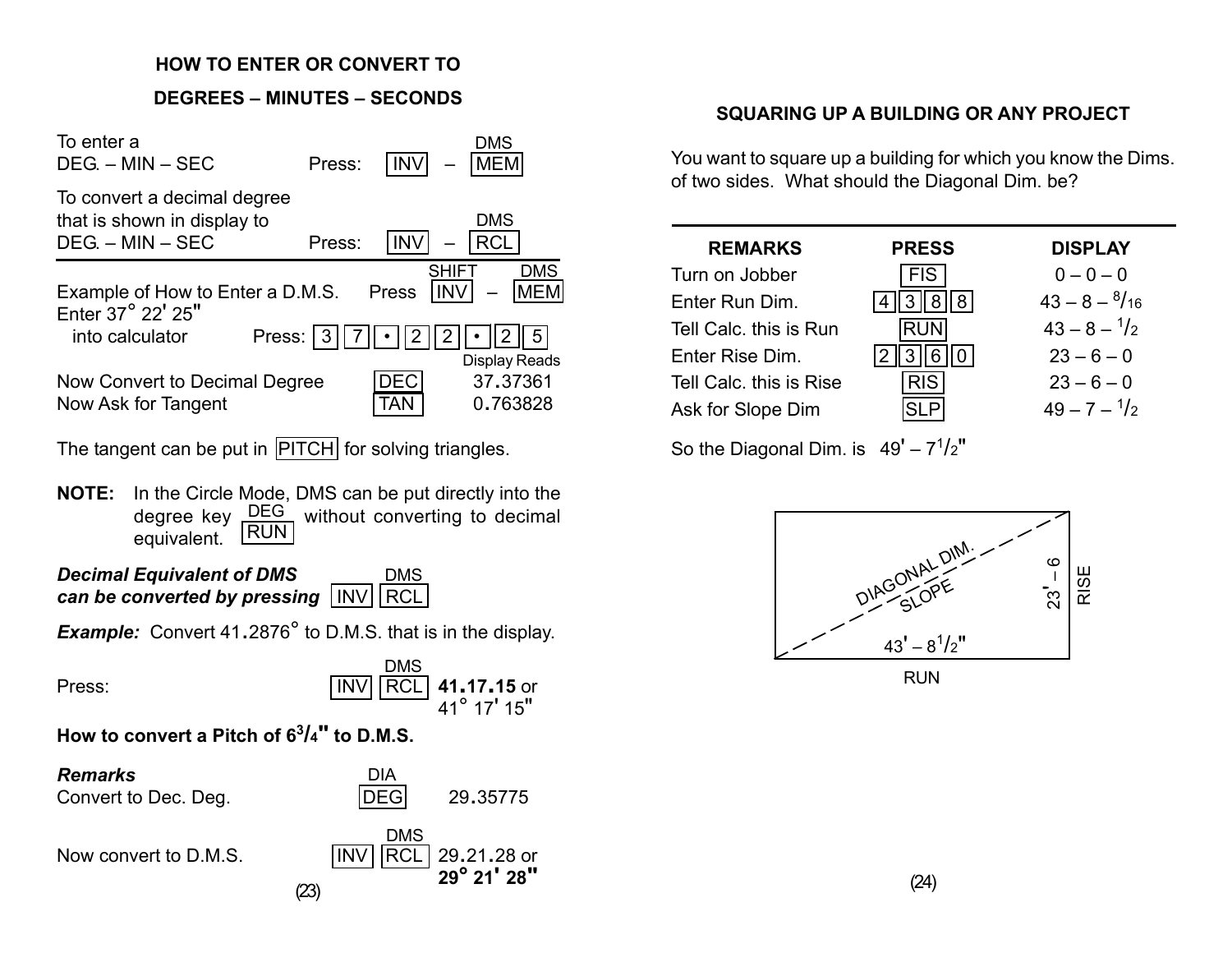#### **ESTIMATING BRICK**

How many standard bricks are required for a wall 42'-8" long x 9'-0" high.

## **PERCENT OF SLOPE**

Brick Size  $(3 - \frac{3}{4}$ " x 8")

# **REMARKS KEYSTROKES DISPLAY READS** Find area of brick  $\begin{array}{|c|c|c|c|c|}\n\hline\n3 & 12 & x & 0.208333\n\end{array}$ Store in MEM MEM 6.208333 Find sq. ft. in the wall (go back to FIS)  $FIS | 4 | 2 | 8 | 0 | 1 | 9 | 0 | 0 | 5 | 384 - 0^{0}$ Divide by brick area  $\div$   $\boxed{\text{RCL}}$   $\boxed{=}$  1843.2 (bricks) Add 5% for waste  $x \mid 1 \mid \cdot \mid 0 \mid 5 \mid =$  1935.36 (bricks)

## **CALCULATING BOARD / FEET FOR LUMBER**

Board Feet / Lumber calculations can easily be performed with the **JOBBER "6."**

#### *Example:*

Calculate the board feet in a  $(2 \times 4) \times 14'$  long Go to DEC mode, multiply 2  $(x)$  4  $(x)$  14  $(=)$  112 Ask for Board Feet press  $\frac{1}{N}$   $\frac{1}{r}$  (9.3333 board ft.) *Example:* Calculate the board ft. in  $7$  ( $2 \times 12$ )  $\times 18'$  long.  $2 \times 12$  (x) 18 (x)  $7 = 3024$ BD. FT. BD. FT.

Convert to Board Feet press  $\|NV\|$ +/- $\|$  (252 board ft.)

Convert 12.5% of Slope to Pitch. We have a ramp sloping at 12.5% - what is the pitch per foot?

| <b>REMARKS</b>      | <b>PRESS</b> | <b>DISPLAY</b> |
|---------------------|--------------|----------------|
| Turn on Jobber      | FIS.         | $0 - 0 - 0$    |
| Go to Dec. Mode     |              |                |
| Enter 12.5%         | 5            | .125           |
| Convert to FIS Mode |              | $0 - 1^{1/2}$  |

12.5% Slope =  $1^{1}/2$ " to 12" (Slope Pitch)

To convert  $1^{1}/2$ " Pitch back to percent (%) of Slope, simply  $pres[DEC]$  key.

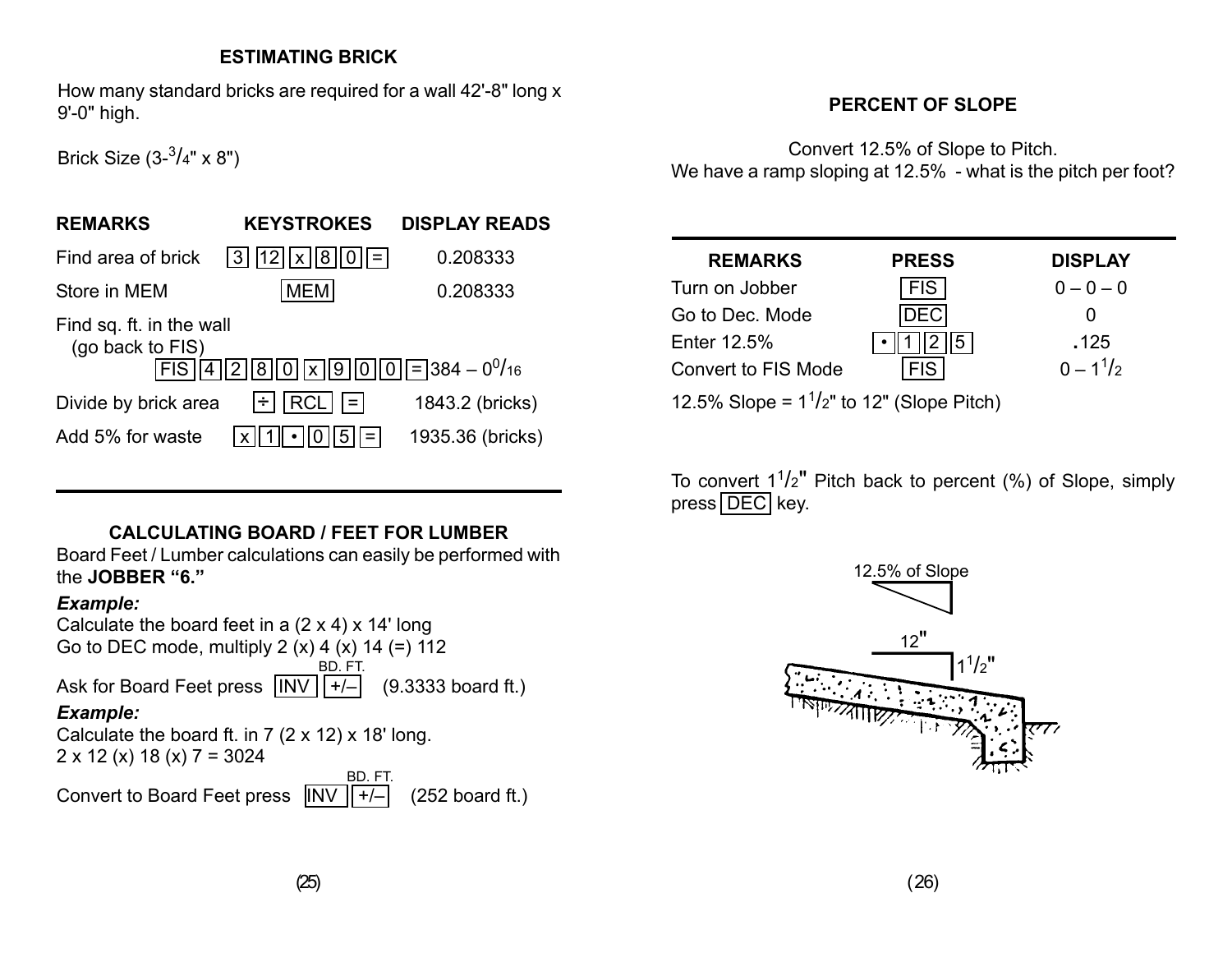

You have 160 Lin. Ft. of concrete footing. How many cubic yards of concrete is needed?

| <b>REMARKS</b>       | <b>PRESS</b>   | <b>DISPLAY</b>           |
|----------------------|----------------|--------------------------|
| Turn on Jobber       | <b>FIS</b>     | $0 - 0 - 0$              |
| Enter 8"             |                | $0 - 8 - 0$              |
| Multiply by $1' - 4$ |                | $1 - 4 - 0$              |
| Equals               |                | 0.888889                 |
| Multiply by 160'     |                | 142.2222<br>(cubic feet) |
| Conv. to Cubic Yards | CU. YD.<br>15. | 5.26749<br>(cubic yards) |



NOTE: There are 27 Cubic Feet of concrete in one cubic yard. How many cubic yards of concrete are required to pour this slab.

| <b>PRESS</b>              | <b>DISPLAY</b>           |
|---------------------------|--------------------------|
| <b>FIS</b>                | $0 - 0 - 0$              |
| 10<br>8 <sup>1</sup><br>5 | $15 - 10 - \frac{8}{16}$ |
| 9 ا<br>2                  | $12 - 9 - \frac{4}{16}$  |
|                           | 202.737                  |
| Χ                         | 202.737                  |
| <b>FIS</b>                | $202 - 8 - \frac{7}{8}$  |
|                           | $0 - 4 - 0$              |
|                           | 67,57899                 |
| 15                        | 2.502958                 |
| Cubic Yards of concrete   | 2.502926                 |
|                           | CU. YD.                  |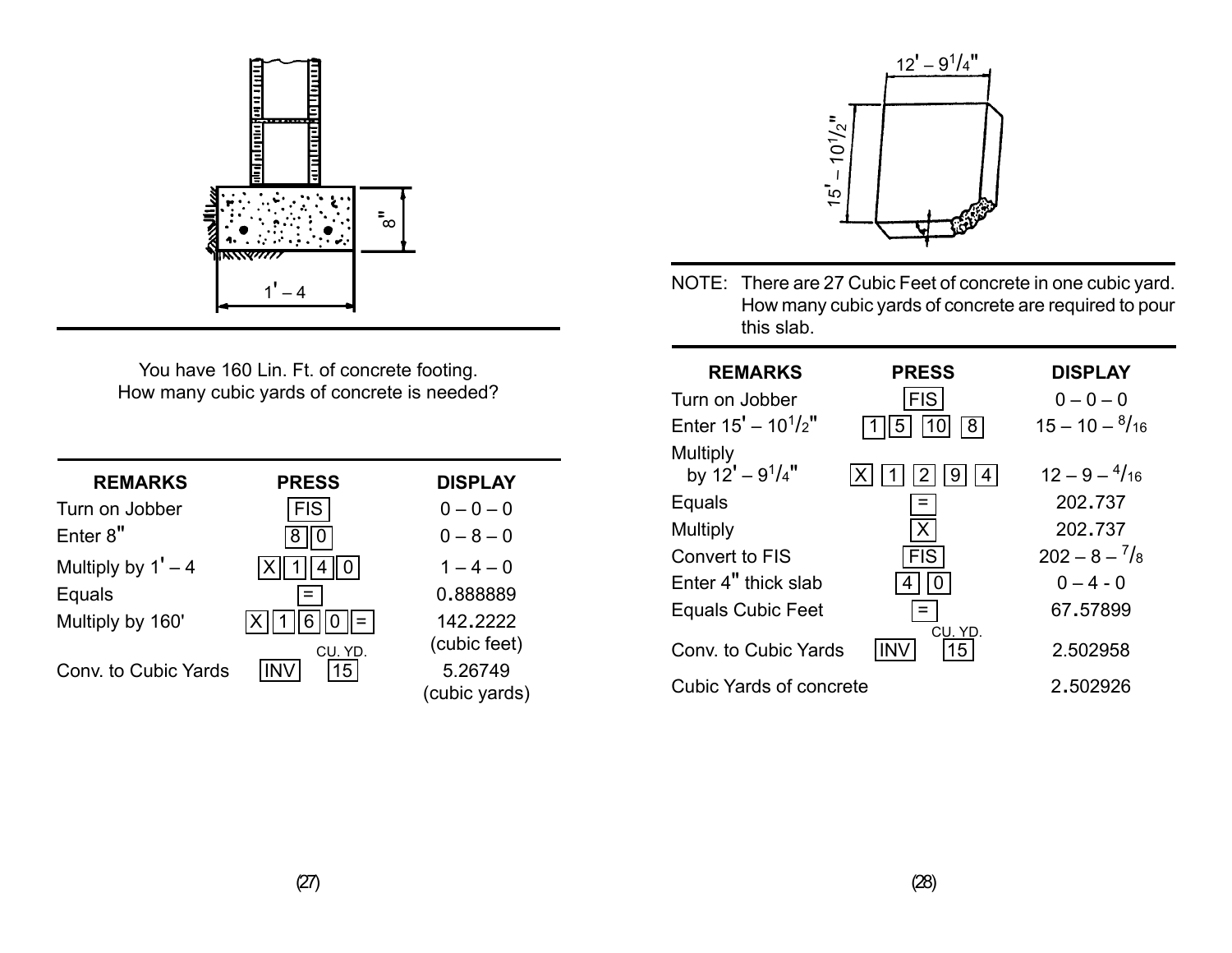

You are pouring this odd shaped slab 5" deep. How many yards of concrete are required?

Find area for each part and store in (MEM +) M3.





Find the Cubic Yard of Concrete in this Cylinder.

To Find Volume of Cylinder. Area =  $R^2 \times \pi$ 

**FORMULA:** Volume = Radius<sup>2</sup> x  $\overline{I}$  x Height

| <b>REMARKS</b>       | <b>PRESS</b>    | <b>DISPLAY</b>  |
|----------------------|-----------------|-----------------|
| Turn on Jobber       | <b>FIS</b>      | $0 - 0 - 0$     |
| Go to Circle Mode    | <b>DIA</b>      | $0 - 0 - 0$     |
| Put in Dia.          | <b>AREA</b>     | $2 - 4 - 0$     |
| Ask for Area         |                 | 4.276057        |
| Go to FIS Mode       | <b>FIS</b>      | $4'$ - $3^5/16$ |
| Multiply by Length   |                 | 54.16319        |
|                      | CU. YD.         | (cubic feet)    |
| Conv. to Cubic Yards | 15 <sub>1</sub> | 2.006044        |
|                      |                 | (cubic yards)   |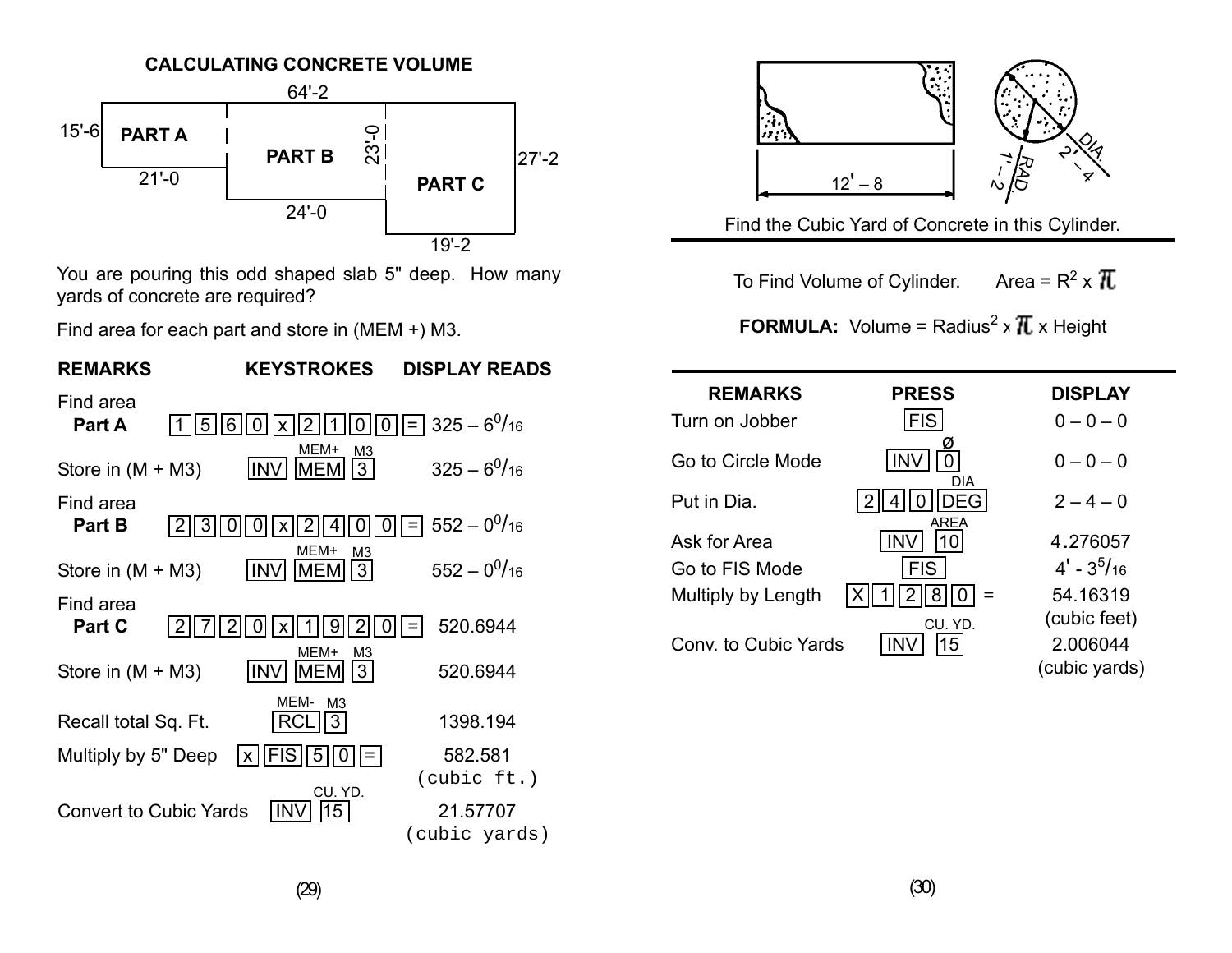#### **OFF-SET BRACING FORMULA "A"**



#### **FORMULA "A" (FIND C DIM)**

$$
C = \frac{17' - 6^{1}/4''}{17' - 6^{1}/4'' + 16' - 5^{1}/4''}
$$
 X 24' - 9<sup>3</sup>/16''  
(B) (D)

**ANSWER:** C = 12' – 9<sup>5</sup> /16"

#### **FORMULA "B" (FIND A DIM)**

$$
A = \frac{16^{1} - 5^{1}/4^{1}}{16^{1} - 5^{1}/4^{1} + 17^{1} - 6^{1}/4^{1}} \times 24^{1} - 0^{1}/8^{1}
$$
  
(D) (B)

**ANSWER:**  $A = 11' - 7^7/16''$ 

**SEE FORMULAS "A" and "B" on following page**

| <b>REMARKS</b>                   | <b>PRESS</b>                        | <b>DISPLAY</b>                      |
|----------------------------------|-------------------------------------|-------------------------------------|
| $ADD (B + D)$                    | $6^{\circ}$<br>$\vert$  5<br>6<br>÷ | $33 - 11 - \frac{1}{2}$<br>$ 4  = $ |
| Store in Mem. "#1"               | <b>MEM</b>                          | $33 - 11 - \frac{1}{2}$             |
| Enter $(B)$                      |                                     | $17 - 6 - \frac{4}{16}$             |
| <b>Divide</b>                    | ÷                                   | $17 - 6 - \frac{1}{4}$              |
| Recall Mem. "#1"                 | RC                                  | $33 - 11 - \frac{1}{2}$             |
| Equals                           | $=$                                 | .515951                             |
| Multiply                         | X                                   | .515951                             |
| <b>Back to FIS Mode</b>          | <b>FIS</b>                          | $0 - 6 - \frac{3}{16}$              |
| Enter "E"                        | 3<br>2<br>9<br>4                    | $24 - 9 - \frac{3}{16}$             |
| Equals                           |                                     | 12,77785                            |
| Back to FIS Mode<br>for Dim. "C" | FIS                                 | $24 - 9 - \frac{5}{16}$             |

#### **FORMULA "B"**

| <b>REMARKS</b>                          | <b>PRESS</b>           | <b>DISPLAY</b>          |
|-----------------------------------------|------------------------|-------------------------|
| Enter (D)                               | 5  4<br>6 <sup>1</sup> | $16 - 5 - \frac{4}{16}$ |
| <b>Divide</b>                           | ÷                      | $16 - 5 - \frac{1}{4}$  |
| Recall Mem. "#1"                        | <b>RCI</b>             | $33 - 11 - \frac{1}{2}$ |
| Equals                                  | Ξ.                     | .484049                 |
| <b>Multiply</b>                         | $\vert X \vert$        | .484049                 |
| <b>Back to FIS Mode</b>                 | <b>FIS</b>             | $0 - 5 - \frac{13}{16}$ |
| Enter "G"                               | 2                      | $24 - 0 - \frac{2}{16}$ |
| Equals                                  |                        | 11.62222                |
| <b>Back to FIS Mode</b><br>for Dim. "A" |                        | $11 - 7 - \frac{7}{16}$ |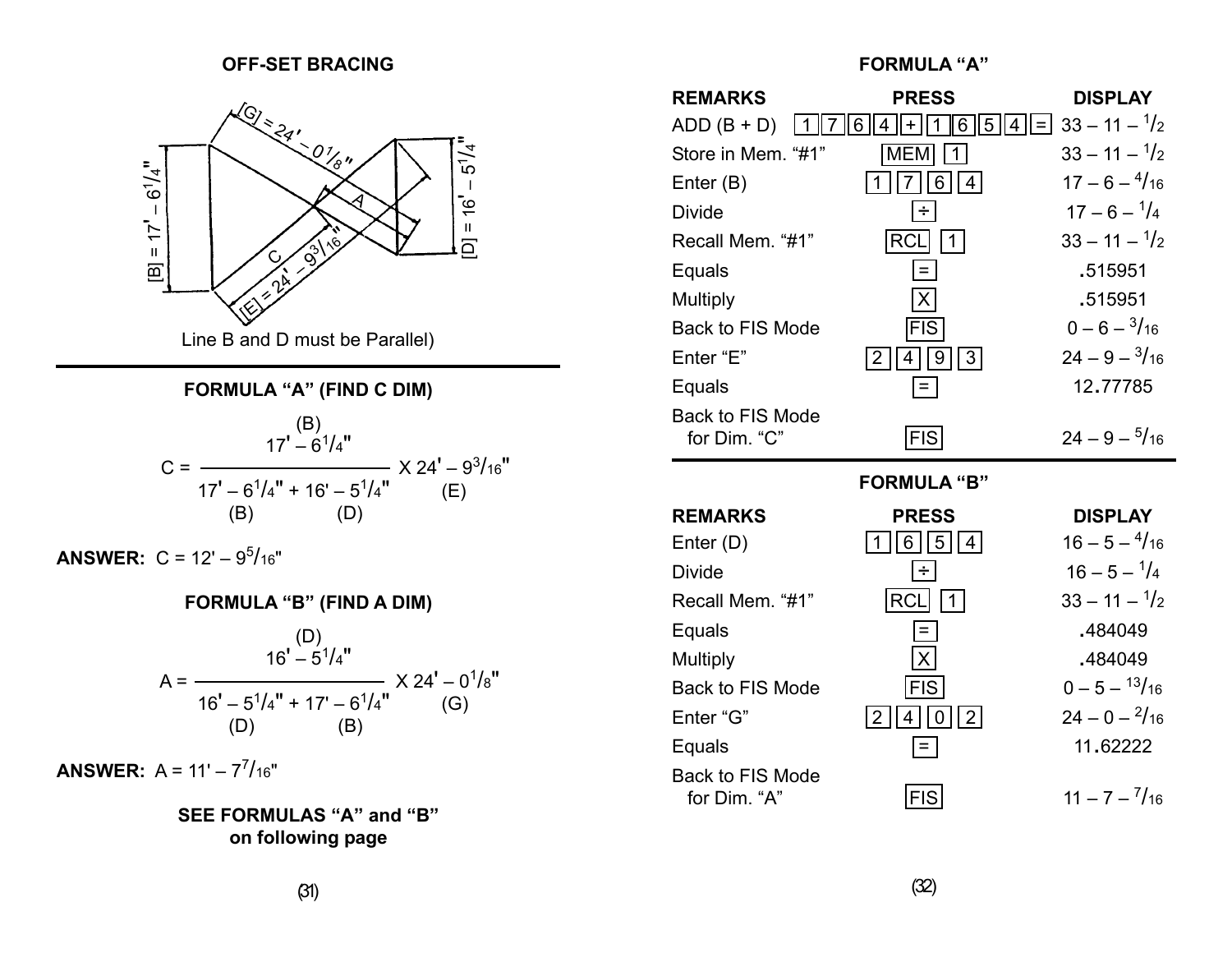![](_page_16_Figure_0.jpeg)

#### **OBLIQUE TRIANGLES**

- 1. Oblique triangles can be solved if you know 2 angles and one side, or
- 2. If you know 2 sides and one angle.

FORMULA:  $a/SIN A = b/SIN B = c/SIN C$ 

The keystroke procedures presented here are not unique. There are many possible solutions to each problem. Until you become comfortable with a particular formula you may find it valuable to draw a diagram and label your results. Once you have become familiar with the formula and the **JOBBER 6** you will no doubt develop your own keystroke procedure that works well for you.

#### **OBLIQUE TRIANGLES**

#### **Example #1**

Formula: (a ÷ SIN of A) x (SIN of B) = b Known: Angle "A" = 44°, Angle "B" = 65° Side "a" = 12' - 7 $^{1}\!/_{2}$ 

Find Side (b)

| <b>REMARKS</b><br>Turn on JOBBER<br>Go to Dec Mode<br>Enter Angle "A" (44°)<br>Ask for Sine<br>Store in Mem. #1<br><b>Convert to FIS Mode</b><br>Enter Side "a"<br>Divide by RCL Mem. #1<br>Store in Mem. #2<br>Enter Sin. of Angle "B" | <b>PRESS</b><br><b>FIS</b><br>DEC<br>4<br>4<br><b>SIN</b><br><b>INV</b><br>6<br>MEM<br>$\overline{1}$<br><b>FIS</b><br>8<br>$\div$<br><b>IRCL</b><br>$=$<br>$\overline{2}$<br><b>MEM</b><br>SIN<br>$6 \mid$<br>5<br>6<br><b>INV</b> | <b>DISPLAY</b><br>$0 - 0 - 0$<br>0.<br>44.<br>.694658<br>.694658<br>$0 - 8 - \frac{5}{16}$<br>$12 - 7 - \frac{8}{16}$<br>18.1744<br>18.1744<br>.906308 |
|-----------------------------------------------------------------------------------------------------------------------------------------------------------------------------------------------------------------------------------------|-------------------------------------------------------------------------------------------------------------------------------------------------------------------------------------------------------------------------------------|--------------------------------------------------------------------------------------------------------------------------------------------------------|
| Mult. by RCL Mem. #2<br><b>Convert to FIS Mode</b><br><b>ANSWER:</b> Side "b" = $16' - 5^{11}/16$                                                                                                                                       | <b>FRCL</b><br>$\overline{2}$<br> X <br><b>FIS</b>                                                                                                                                                                                  | 16.4716<br>$16 - 5 - \frac{11}{16}$                                                                                                                    |
| <b>OBLIQUE TRIANGLES</b>                                                                                                                                                                                                                | Example#2                                                                                                                                                                                                                           |                                                                                                                                                        |
| Formula: Sine of "B" = $(a \div$ SINE A) $\div$ b                                                                                                                                                                                       |                                                                                                                                                                                                                                     |                                                                                                                                                        |
| Given: Side "a" = $12' - 71/2$                                                                                                                                                                                                          |                                                                                                                                                                                                                                     | Find: Degree "B"                                                                                                                                       |
| Side "b" = $16' - 511/16$                                                                                                                                                                                                               |                                                                                                                                                                                                                                     | Angle " $A$ " = 44                                                                                                                                     |
|                                                                                                                                                                                                                                         |                                                                                                                                                                                                                                     |                                                                                                                                                        |
| <b>REMARKS</b>                                                                                                                                                                                                                          | <b>PRESS</b>                                                                                                                                                                                                                        | <b>DISPLAY</b>                                                                                                                                         |
| Turn on JOBBER                                                                                                                                                                                                                          | <b>FIS</b>                                                                                                                                                                                                                          | $0 - 0 - 0$                                                                                                                                            |
| Go to Dec Mode                                                                                                                                                                                                                          | <b>DEC</b>                                                                                                                                                                                                                          | 0.                                                                                                                                                     |
| Enter Angle "A"                                                                                                                                                                                                                         | 4<br>4                                                                                                                                                                                                                              | 44.                                                                                                                                                    |
| Ask for Sine                                                                                                                                                                                                                            | <b>SIN</b><br><b>INV</b><br>6                                                                                                                                                                                                       | .694658                                                                                                                                                |
| Store in Mem. #1                                                                                                                                                                                                                        | MEM<br>1                                                                                                                                                                                                                            | .694658                                                                                                                                                |
| <b>Convert to FIS Mode</b>                                                                                                                                                                                                              | $\overline{\text{FIS}}$                                                                                                                                                                                                             | $0 - 8 - \frac{5}{16}$                                                                                                                                 |
| Enter Side "a"                                                                                                                                                                                                                          | $\overline{2}$<br>8 <sup>1</sup><br>7                                                                                                                                                                                               | $12 - 7 - \frac{8}{16}$                                                                                                                                |
| Divide by RCL Mem. #1                                                                                                                                                                                                                   | RC<br>$\equiv$                                                                                                                                                                                                                      | 18.1744                                                                                                                                                |
| Store in Mem. #2                                                                                                                                                                                                                        | $\overline{2}$<br><b>MEM</b>                                                                                                                                                                                                        | 18.1744                                                                                                                                                |
| Go back to FIS Mode                                                                                                                                                                                                                     | FIS                                                                                                                                                                                                                                 | $18 - 2 - \frac{1}{16}$                                                                                                                                |
| Enter Side "b"                                                                                                                                                                                                                          | 5<br>11<br>6                                                                                                                                                                                                                        | $16 - 5 - \frac{11}{16}$                                                                                                                               |
| Divide by RCL Mem. #2                                                                                                                                                                                                                   | ÷l                                                                                                                                                                                                                                  | .906437                                                                                                                                                |
| <b>Invert Sine</b><br><b>ANSWER:</b> Side "B" = $65$ Degrees                                                                                                                                                                            | INV SIN<br>IN۱<br>7                                                                                                                                                                                                                 | 65.01759                                                                                                                                               |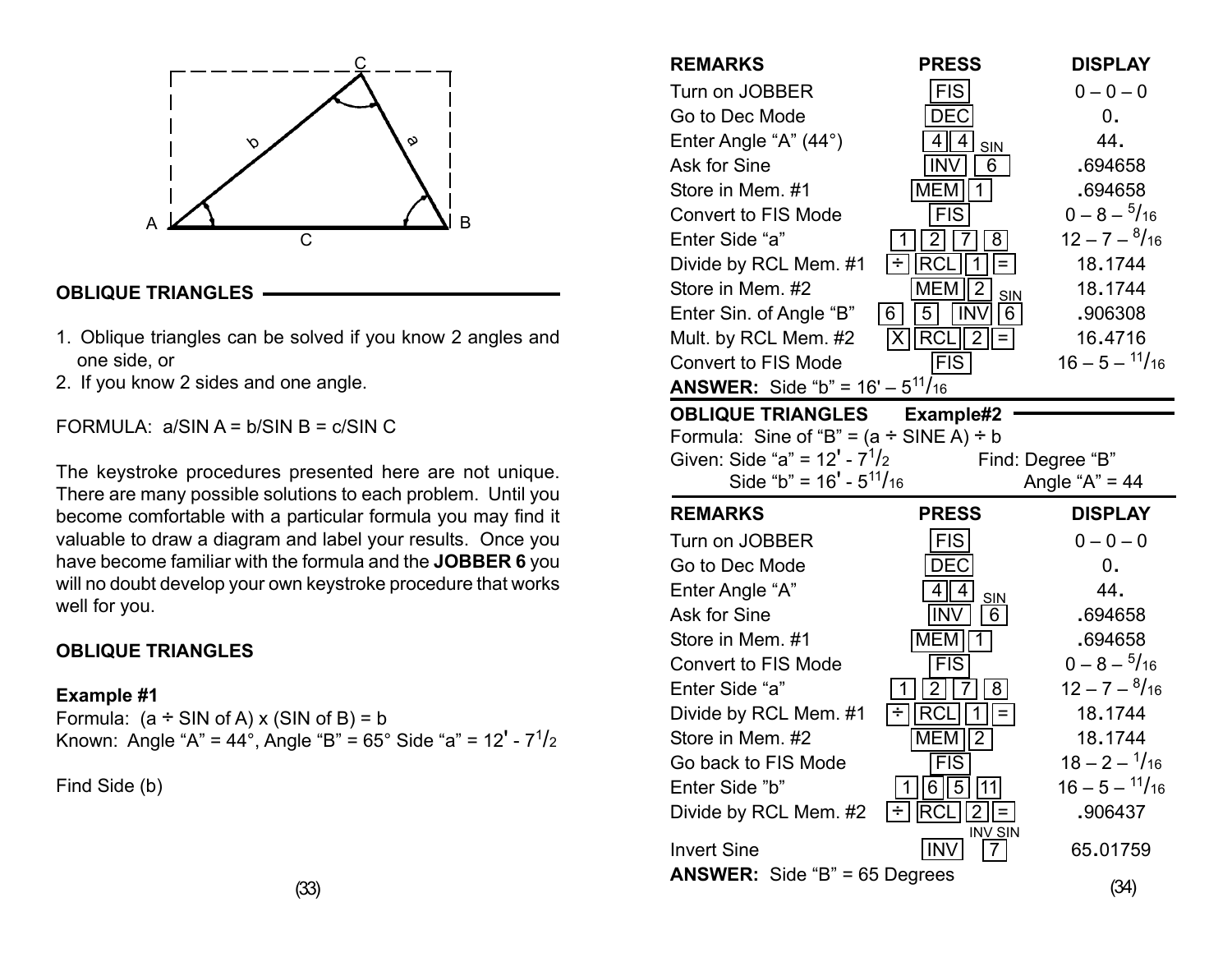**NOTE:** If during the solving process you make a mistake or want to start over, press the CLR key, then reactivate the rise function by pressing the [INV] [13] keys to start the solving process over again, or to review the answers activate the TAPE function by pressing  $\boxed{INV}$   $\boxed{=}$  keys then the  $\boxed{-}$  key, to review the answers in reverse. This same process works for JACK, RAKE-UP and RAKE-DOWN and SEGMENTED RISE functions. TAPE RK-UP

![](_page_17_Figure_1.jpeg)

#### **RAKE-UP KEY FUNCTION**

This function will solve the increasing length for studs in a raked wall (or give the rise dimensions in any right triangle situation) using the stored values in the triangle keys, **RISE**, **RUN**, **SLOPE, PITCH, plus the SPAC key.** 

The SPAC key is used for setting the **DEFAULT** spacing. But <sup>a</sup>**SPECIAL** spacing can be substituted at any time.

Once all the values are in place press the  $\mathsf{F}$  key to solve for each rise dimension.

#### **Figure #1**

First put values in the triangle function keys if they are not already there.

| <b>REMARKS</b>               | <b>KEYS TO PRESS</b>                     | <b>DISPLAY READS</b>  |
|------------------------------|------------------------------------------|-----------------------|
| Enter the PITCH              | PITCH <br>8                              | $7-{8/16}$            |
| Enter the RUN<br>Enter       | <b>RUN</b><br> 8<br>$\overline{0}$<br>0  | $10 - 8 - 0$          |
| Default Spacing              | <b>SPAC</b><br>4<br>ΟI                   | $1 - 4 - 0$           |
| Activate<br>Rake-Up Function | <b>RK-UP</b><br>13<br><b>INV</b>         | $0 - 0 - 0$           |
| Ask for DIM. (A)             | $+$                                      | $0 - 10 - 0$          |
| Ask for DIM.<br>(B)          | $+$                                      | $1 - 8 - 0$           |
| Ask for DIM.                 | $+$                                      | $2 - 6 - 0$           |
| Ask for DIM.<br>(D)          | $+$                                      | $3 - 4 - 0$           |
| <b>Enter Special Space</b>   | <b>SPAC</b><br>6<br>0                    | $1 - 6 - 0$           |
| Ask for DIM.<br>(E)          | $\mathbf +$                              | $4 - 3 - \frac{1}{4}$ |
| <b>Enter Special Space</b>   | <b>SPAC</b><br> 6<br>2 <sub>1</sub><br>0 | $2 - 6 - 0$           |
| Ask for DIM.                 | $+$                                      | $5 - 10 - 0$          |
| Ask for DIM.                 | $\pm$                                    | $6 - 8 - 0$           |
|                              | (36)                                     |                       |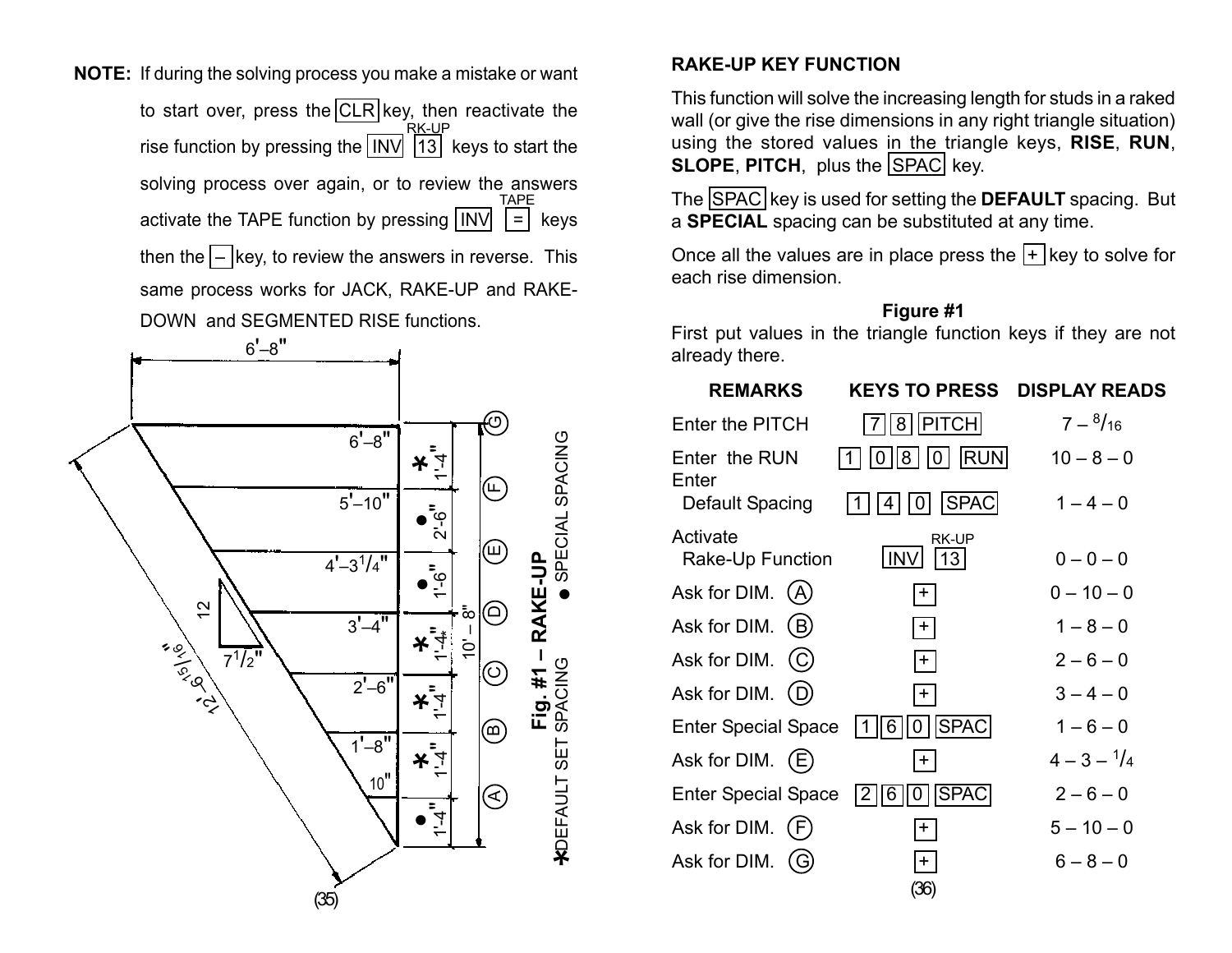![](_page_18_Figure_0.jpeg)

This function can be used to calculate dimensions for sloping grades or sloping roofs. It is excellent for finding elevations at column lines or various other points for sloping structures.

**Figure #2**

| <b>REMARKS</b>                  | <b>KEYS TO PRESS</b>                            | <b>DISPLAY READS</b>   |
|---------------------------------|-------------------------------------------------|------------------------|
| <b>Enter RUN</b>                | <b>RUN</b><br>8<br>8<br>9<br>$\cup$             | $89 - 8 - 0$           |
| Enter RISE                      | <b>RISE</b><br>5<br>4                           | $5 - 7 - \frac{4}{16}$ |
| Enter<br>Default Spacing        | SPAC <br> 8 <br> 10 <br>10<br> 1                | $18 - 10 - 0$          |
| Activate<br>Rake-Up Function    | <b>RK-UP</b><br><b>INV</b><br>13                | $0 - 0 - 0$            |
| Enter<br>Special Spacing        | <b>SPAC</b><br>2<br>2<br>O<br>$\mathbf{\Omega}$ | $22 - 0 - 0$           |
| Ask for DIM.<br>(A              | $+$                                             | $1 - 4 - \frac{1}{2}$  |
| Ask for DIM.<br>(B)             | $+$                                             | $2-6-\frac{5}{8}$      |
| Ask for DIM.<br>(C)             | $+$                                             | $3 - 8 - \frac{3}{4}$  |
| Enter<br><b>Special Spacing</b> | 2                                               | $11 - 2 - 0$           |
| Ask for DIM.                    | +                                               | $4 - 5 - \frac{1}{8}$  |
| Ask for DIM.<br>E)              | $+$                                             | $5 - 7 - \frac{1}{4}$  |

**NOTE:** If you are working with an exact **PITCH** or **DEGREE** or **TANGENT**, put it in the calculator and the **RUN** or **RISE** can be set for any long distance like 100 feet. Then rise calculations can be made at various points along the base using the **PITCH**, **DEGREE** or **TANGENT** and the space key.

**NOTE:** To recall or check the stored dimension that is in the default spacing press INV SPAC.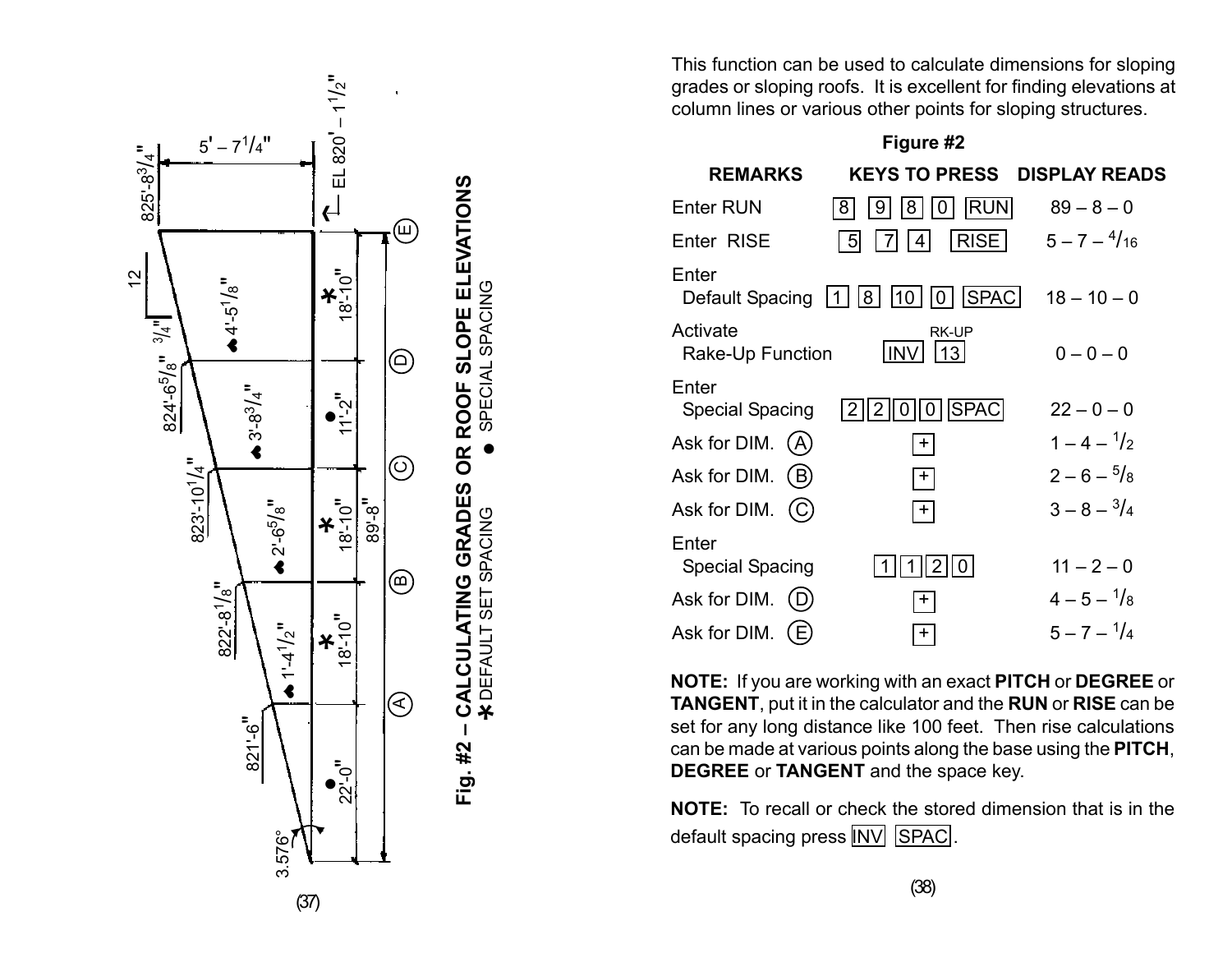![](_page_19_Figure_0.jpeg)

## **RAKE-DOWN KEY FUNCTION**

The **RAKE-DOWN** mode works very similar to the **RAKE-UP** mode with the exception it starts with the high side of the triangle and works down. It is excellent for finding the decreasing stud lengths in a raked wall.

|                                       | Figure #3                            |                          |
|---------------------------------------|--------------------------------------|--------------------------|
| <b>REMARKS</b>                        | <b>KEYS TO PRESS</b>                 | <b>DISPLAY READS</b>     |
| Enter<br><b>TRIANGLE RUN</b>          | <b>RUN</b><br>$\overline{2}$<br> 0   | $11 - 2 - 0$             |
| Enter ROOF PITCH                      | <b>PITCH</b><br>8 <sup>1</sup><br> 5 | $5^8/16$                 |
| Set<br>Default Spacing                | SPAC<br>6                            | $1 - 6 - 0$              |
| Activate<br><b>Rake-Down Function</b> | <b>RK-DN</b><br><b>INV</b><br>14     | $5 - 1 - \frac{7}{16}$   |
| Ask for DIM. (A)                      | $+$                                  | $4 - 5 - \frac{13}{16}$  |
| Ask for DIM.<br>(B)                   | $+$                                  | $3 - 8 - \frac{15}{16}$  |
| <b>Enter Special Space</b>            | <b>SPAC</b><br>10 <sup>1</sup><br>0  | $1 - 10 - 0$             |
| Ask for DIM. (C)                      | $+$                                  | $2 - 10 - \frac{13}{16}$ |
| Ask for DIM.                          | $+$                                  | $2 - 2 - \frac{9}{16}$   |
| Ask for DIM.<br>(E)                   | $\pm$                                | $1 - 6 - \frac{5}{16}$   |
| Enter<br><b>Special Spacing</b>       | <b>SPAC</b>                          | $2 - 0 - 0$              |
| Ask for DIM.<br>F.                    | +                                    | $7 - \frac{5}{16}$       |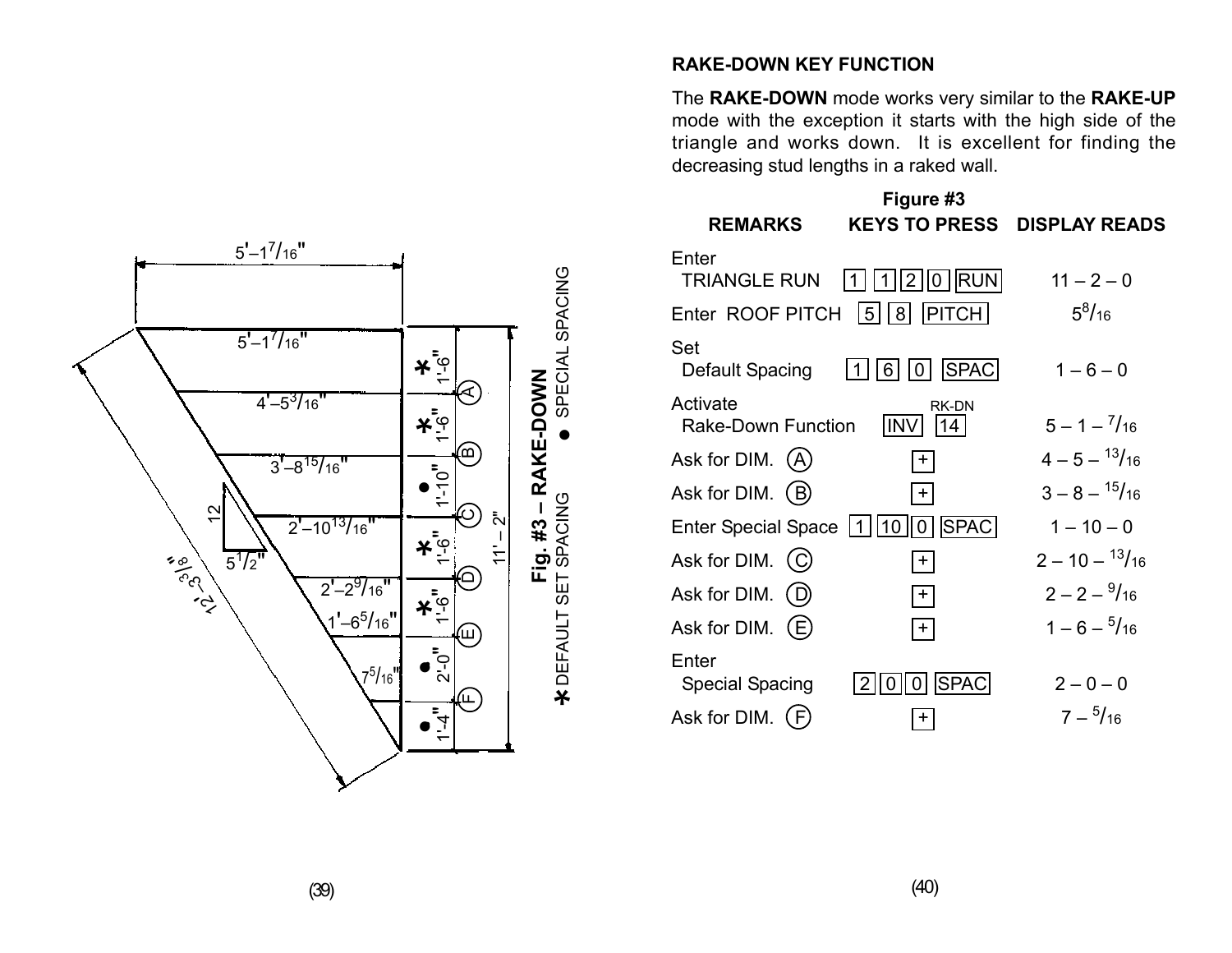![](_page_20_Picture_0.jpeg)

A small circle **ø** will appear in the upper right corner of the display indicating that the calculator is in the circular mode.

To exit the Circle Mode, press or turn the calculator off.  $\Box$ 

| SHIF. |  |
|-------|--|
| INV   |  |

\*

If you know these two parts of the circle, the calculator will tell you the rest.

- Cord and M.O. (Middle Ordinate)
- Cord and Degree
- Cord and Radius or Diameter
- Radius and Degree
- Radius and Middle Ordinate
- Radius and Arc
- Middle Ordinate and Degree
- Circumference One keystroke gives you the radius.
- Radius One keystroke gives you the circumference.

## *Segment of Circle Example #1*

Given Cord =  $10' - 5<sup>1</sup>/2"$ Given M  $Q = 1' - 2''$ Find Radius ? \_\_\_\_\_\_\_\_\_ Find Degree ? Find Area in Circle ?

| <b>REMARKS</b>                   | <b>PRESS</b>                    |                          | <b>DISPLAY</b>          |  |
|----------------------------------|---------------------------------|--------------------------|-------------------------|--|
| <b>Enter Circle Mode</b>         | $\star$<br><b>INV</b>           |                          | $0 - 0 - 0$             |  |
| <b>Enter Cord</b>                |                                 | 8 <br>5                  | $10 - 5 - \frac{8}{16}$ |  |
| Tell Calc. this is Cord          | CORD<br><b>RIS</b>              |                          | $10 - 5 - \frac{1}{2}$  |  |
| Enter M O                        | $\mathsf{2}$                    | l O                      | $1 - 2 - 0$             |  |
| Tell Calc. this is M O           | MО<br>SLP                       |                          | $1 - 2 - 0$             |  |
| Ask for Radius                   | <b>RAD</b><br><b>PITCH</b>      |                          | $12 - 3 - \frac{5}{8}$  |  |
| Ask for Arc                      | <b>ARC</b><br>$X^2$             |                          | $10 - 9 - \frac{5}{8}$  |  |
| Ask for Degree                   | DEG<br><b>RUN</b>               |                          | 50.30855                |  |
| <b>Convert Degrees</b><br>to DMS | *<br><b>SHIFT</b><br><b>INV</b> | <b>DMS</b><br><b>RCL</b> | $50.18'$ .31"           |  |
| Ask for Area<br>of Circle        | SHIFT<br><b>INV</b>             | <b>AREA</b><br>10        | 475.467 sq. ft.         |  |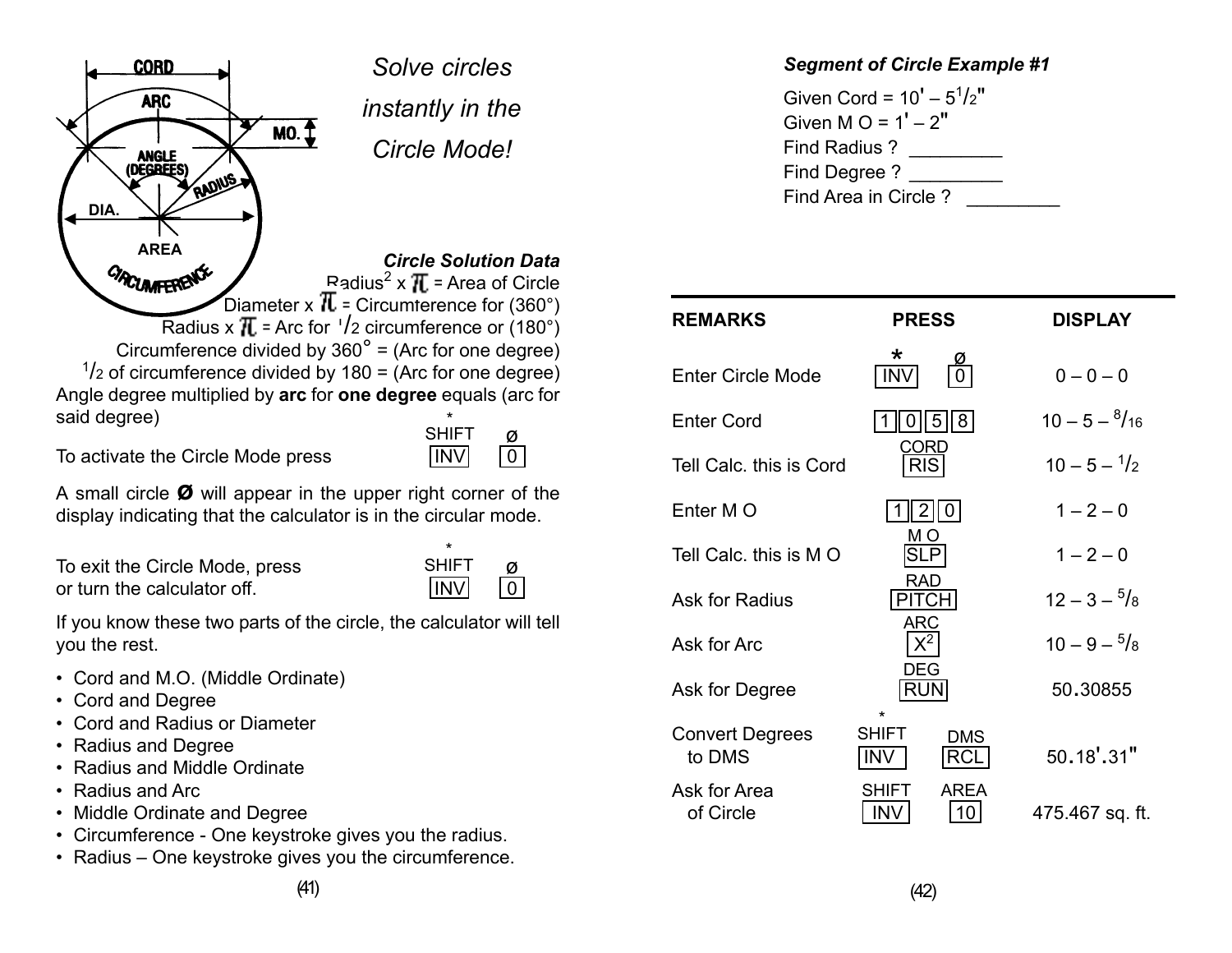#### **STILL IN CIRCLE MODE.**

#### *Example #2*

Given Radius = 7 $^{\prime}$  – 10 $^3\!/$ 4 Given Degree = 57.25° Find Arc Find Cord Find M O Find Area of Circle

| <b>REMARKS</b>            | <b>PRESS</b>                    | <b>DISPLAY</b>           |
|---------------------------|---------------------------------|--------------------------|
| <b>Enter Radius</b>       | 10   12                         | $7 - 10 - \frac{12}{16}$ |
| Tell Calc. this is Radius | RAD<br>PITCH                    | $7 - 10 - \frac{3}{4}$   |
| Go to Dec. Mode           | DEC                             | 7.895833                 |
| <b>Enter Degree</b>       | 57.25                           | 57.25                    |
| Tell Calc. this is Degree | <b>DEG</b><br><b>RUN</b>        | 57.25                    |
| Ask for Arc               | <b>ARC</b><br>$\mathsf{X}^2$    | 7.889525                 |
| Convert to FIS            | <b>FIS</b>                      | $7 - 10 - \frac{11}{16}$ |
| Ask for Cord              | CORD<br><b>RIS</b>              | $7 - 6 - \frac{13}{16}$  |
| Ask for MO                | MО<br><b>SLP</b>                | $0 - 11 - \frac{9}{16}$  |
| Ask for CIR               | <b>CIR</b><br>рi<br><b>AREA</b> | $49 - 7 - \frac{5}{16}$  |
| Ask for Area of Circle    | INV<br>10                       | 195.86 sq. ft.           |

![](_page_21_Figure_4.jpeg)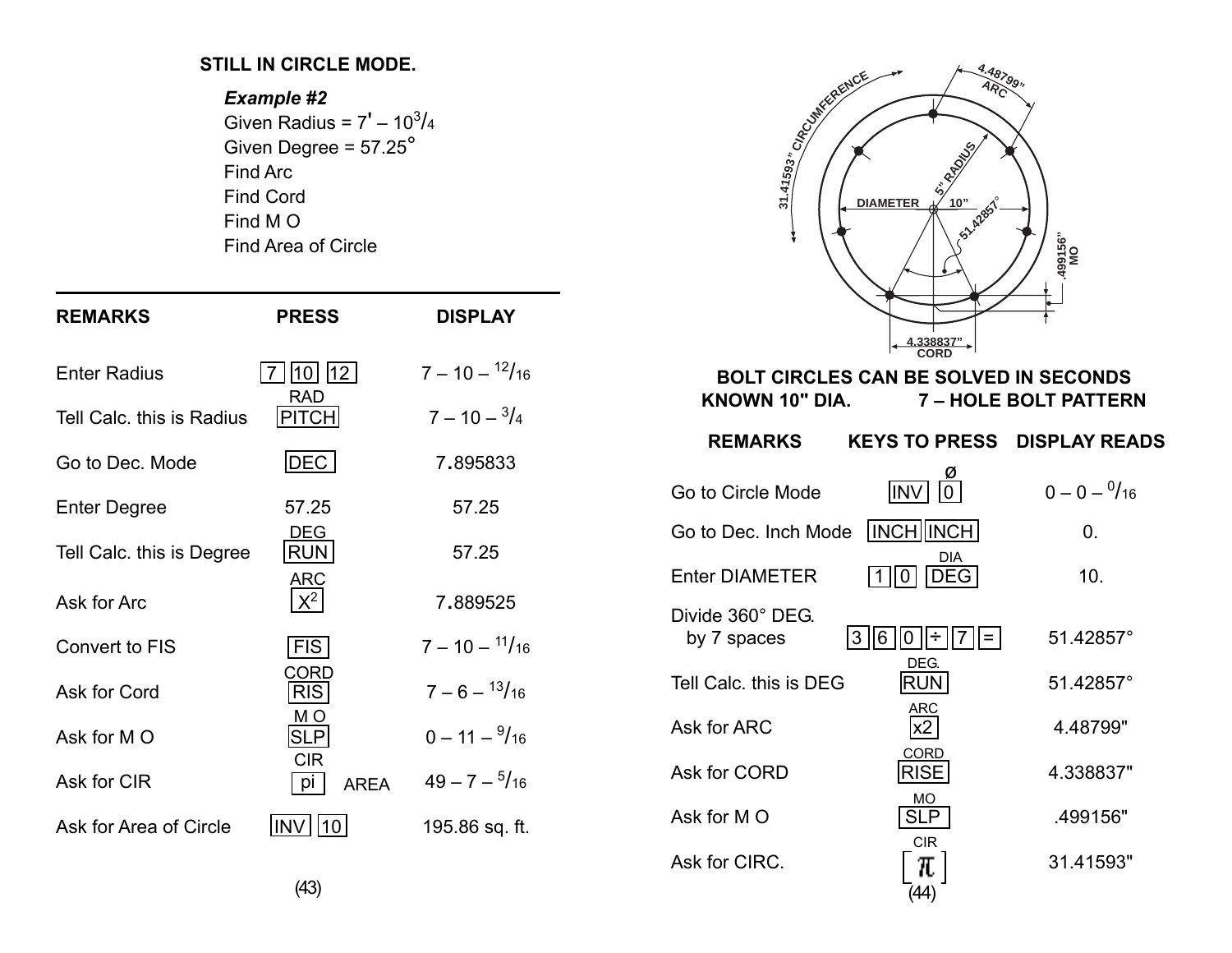![](_page_22_Figure_0.jpeg)

| <b>REMARKS</b>                           | <b>KEYSTROKES</b> | <b>DISPLAY READS</b>     |
|------------------------------------------|-------------------|--------------------------|
| Ask for DIM. $(E)$                       | $+$               | $3 - 1 - \frac{9}{16}$   |
| To find DIM. F<br>clear display          | CLRI              | $0 - 0 - \frac{0}{16}$   |
| Reactivate Segm.<br><b>Rise function</b> |                   | $7 - 10 - \frac{13}{16}$ |
| <b>Enter Special Space</b>               | <b>SPAC</b><br>5  | $5 - 0 - \frac{0}{16}$   |
| Ask for DIM. (F)                         |                   | $6 - 10 - \frac{1}{2}$   |

**FIND THE DEGREE FOR MITER CUTS**

![](_page_22_Figure_3.jpeg)

| 니게 그녀는 아이가                                          | J     U           U | $U = 0.10$    |
|-----------------------------------------------------|---------------------|---------------|
| Convert to Degree                                   | <b>DEGI</b>         | 37.99873      |
| Divide Deg. by 2<br>This is the Deg. for miter cut. | ÷  2  =             | 18.99937      |
| Ask for Tan. of Degree                              | <b>TAN</b>          | .344315       |
| Conv. Tan. to FIS.<br>This is miter Pitch $(A)$     | <b>FISI</b>         | $0 - 4^{1}/8$ |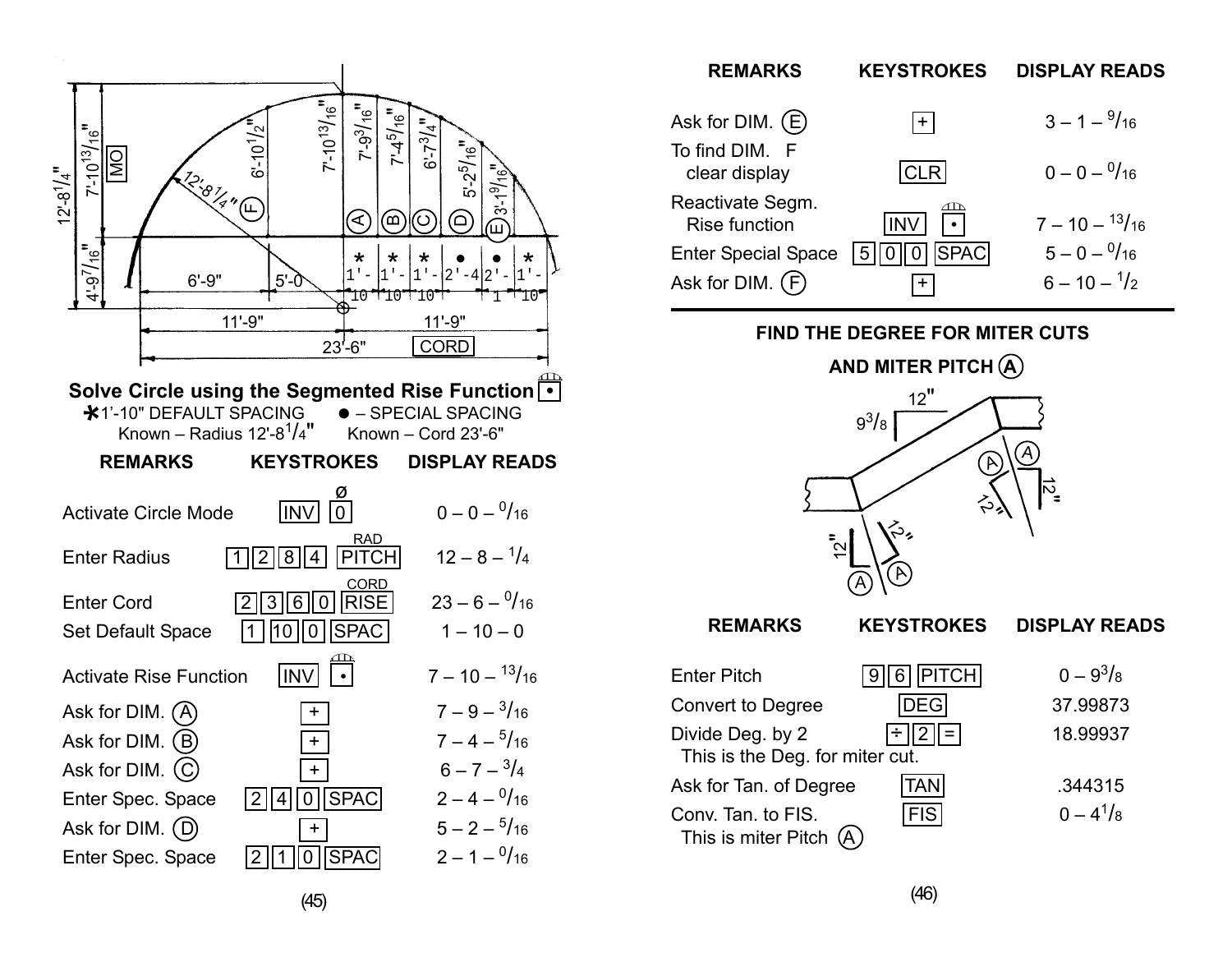![](_page_23_Figure_0.jpeg)

![](_page_23_Figure_1.jpeg)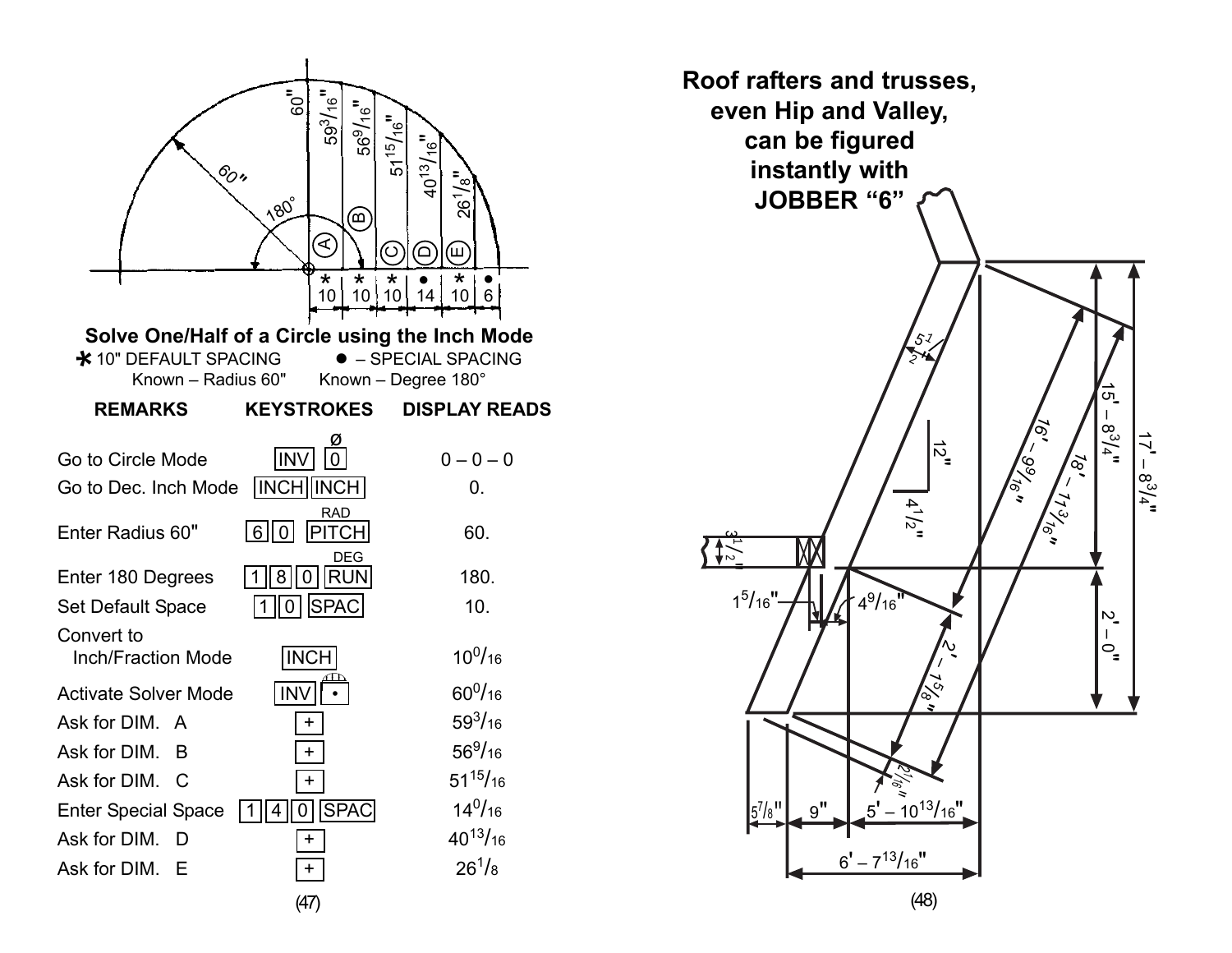The roof we are working on has a **5 1 /2** inch pitch with a span of **24' 0"**, as indicated in the sketch below. Find the common rafter length, hip pitch, hip length and jack lengths.

![](_page_24_Figure_1.jpeg)

To find the degree cut for the common rafters, recall the  $5^{1}/2$ pitch and press the  $\boxed{INV}$  TAN keys

# **5 <sup>1</sup> /2**" PITCH = **24.62356 DEGREES.**

To find the exact degree cut for the hip beam, recall the **5 1/2**" roof pitch to the display by pressing  $\sqrt{\text{INV}}$  PITCH then press HIP. The display will read .324091 which is the tangent for the hip. Now press  $\sqrt{INV}$  TAN and the hip degree cut will be displayed **17.95702 DEGREES.**

![](_page_24_Figure_5.jpeg)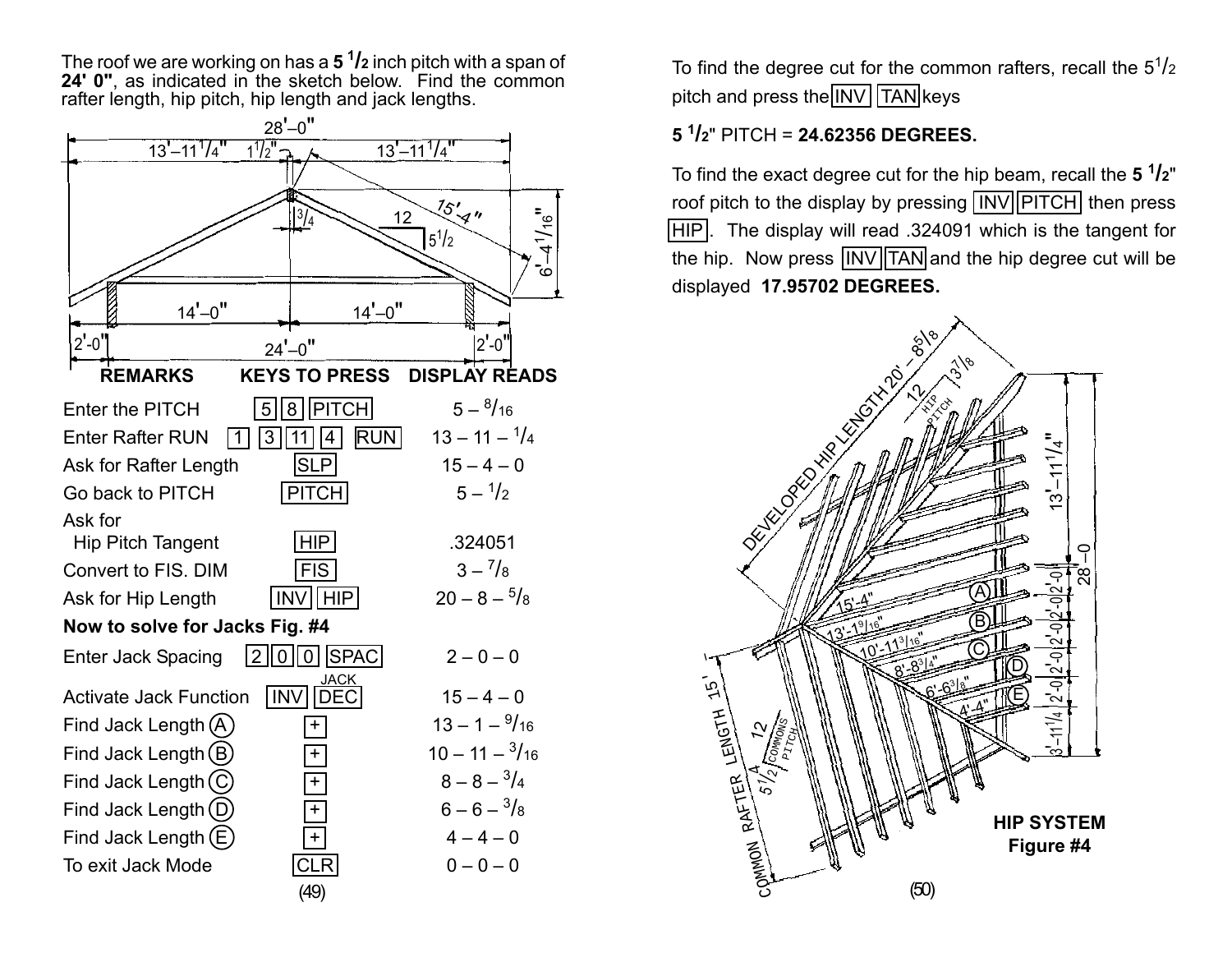![](_page_25_Figure_0.jpeg)

## **SOLVE THE 45° HIP ROOF**

With the common roof dimension in the triangle mode keys (5<sup>1</sup>/2" Pitch) (14'-0 Run) (6'-5 Rise) (15'-4<sup>13</sup>/16 Slope).

Find the hip beam Pitch, Length and Angle Cut.

| <b>REMARKS</b>                          | <b>KEYSTROKES</b>                      | <b>DISPLAY READS</b> |
|-----------------------------------------|----------------------------------------|----------------------|
| Recall the roof pitch<br>to the display | PITCH<br><b>INV</b>                    | $0 - 5^{1}/2$        |
| Ask for Hip Tangent                     | HIP                                    | .324091              |
| Convert to FIS for Pitch                | <b>FIS</b>                             | $0 - 3^{7}/8$        |
| Ask for Angle Cut<br>for Beam Ends      | <b>DEG</b><br><b>INV</b><br><b>TAN</b> | 17.89613°            |
| Go back to FIS Mode                     | <b>FIS</b>                             | $17 - 10^{3}/4$      |
| Ask for Hip Beam<br>developed length    | LGTH                                   | $20 - 9^3/4$         |

## **SOLVING FOR IRREGULAR (KNOWN 45°) HIP**

First find the diagonal (horiz. base dim.)

| <b>REMARKS</b>                                                               | <b>KEYSTROKES</b>                    | <b>DISPLAY READS</b>                |
|------------------------------------------------------------------------------|--------------------------------------|-------------------------------------|
| Enter known<br>bldg. run                                                     | 1  6  6  0  RUN                      | $16 - 6^{0}/_{16}$                  |
| Enter known<br>bldg. rise                                                    | <b>RISE</b>                          | $14 - 0^{0}/_{16}$                  |
| Ask for the horiz. slope                                                     | <b>SLP</b>                           | $21 - 7^{11}/16$                    |
| Now put this slope Dim<br>in the Run (to do this<br>press the $=$ key first) | <b>RUN</b>                           | $21 - 7^{11}/16$                    |
| Now enter<br>the Roof Rise<br>Ask for the Hip Pitch                          | <b>RIS</b><br>6<br>5<br><b>PITCH</b> | $6 - 5^{0}/_{16}$<br>$0 - 3^{9}/16$ |
| Ask for the Hip Beam<br>Length                                               | שט                                   | $22 - 6^7$ /8                       |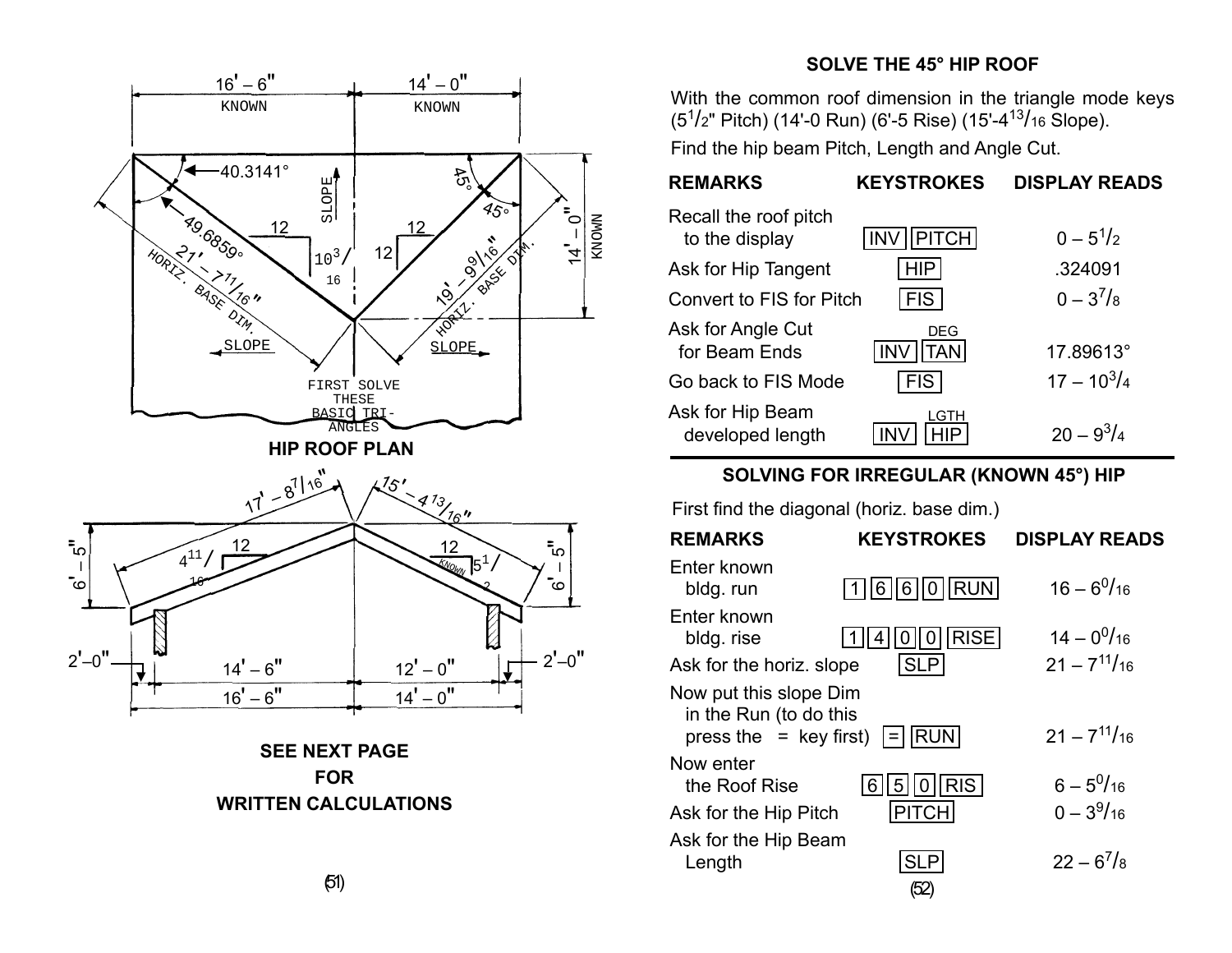![](_page_26_Figure_0.jpeg)

Find bearing depth for TRUSS #1 and #2 at wall line.

| <b>REMARKS</b>                  | <b>KEYS TO PRESS</b>  | <b>DISPLAY READS</b> |
|---------------------------------|-----------------------|----------------------|
| Enter PITCH Truss #1 4 8 PITCH  |                       | $4^{1/2}$            |
| Enter                           |                       |                      |
| $51/2$ Member Size              | 58                    | $5^{1}/2$            |
| Tell Calc, this is RUN          | RUN                   | $5^{1}/2$            |
| Ask for SLOPE,<br>find DIM A    | <b>SLP</b>            | $5^{7}/8$            |
| Add $1/4$ " Heel,<br>find DIM B | $\overline{4}$<br>$+$ | $6^{1}/8$            |
| Enter 1'-6 overhang             | 1<br>60               | $1 - 6^{0}/_{16}$    |
| Tell Calc, this is RUN          | <b>RUN</b>            | $1 - 6^{0}/_{16}$    |
| Ask for RISE C                  | <b>RISE</b>           | $6^{3}/_{4}$         |
| Enter PITCH Truss #2 10         | 8 PITCH               | $10^{1/2}$           |
| Ask for RISE DIM D              | <b>RISE</b>           | $1 - 3^3/4$          |
| Subtract DIM C to<br>find DIM E | 6<br>12<br>⋍          | $9^{0}/_{16}$        |
| Add DIM B to<br>find DIM F      | 6 2<br>÷.             | $1 - 3^{1}/8$        |

Bearing depth for Truss  $\#1 = 6^1/s$ Bearing depth for Truss #2 =  $1 - 3^{1}/8$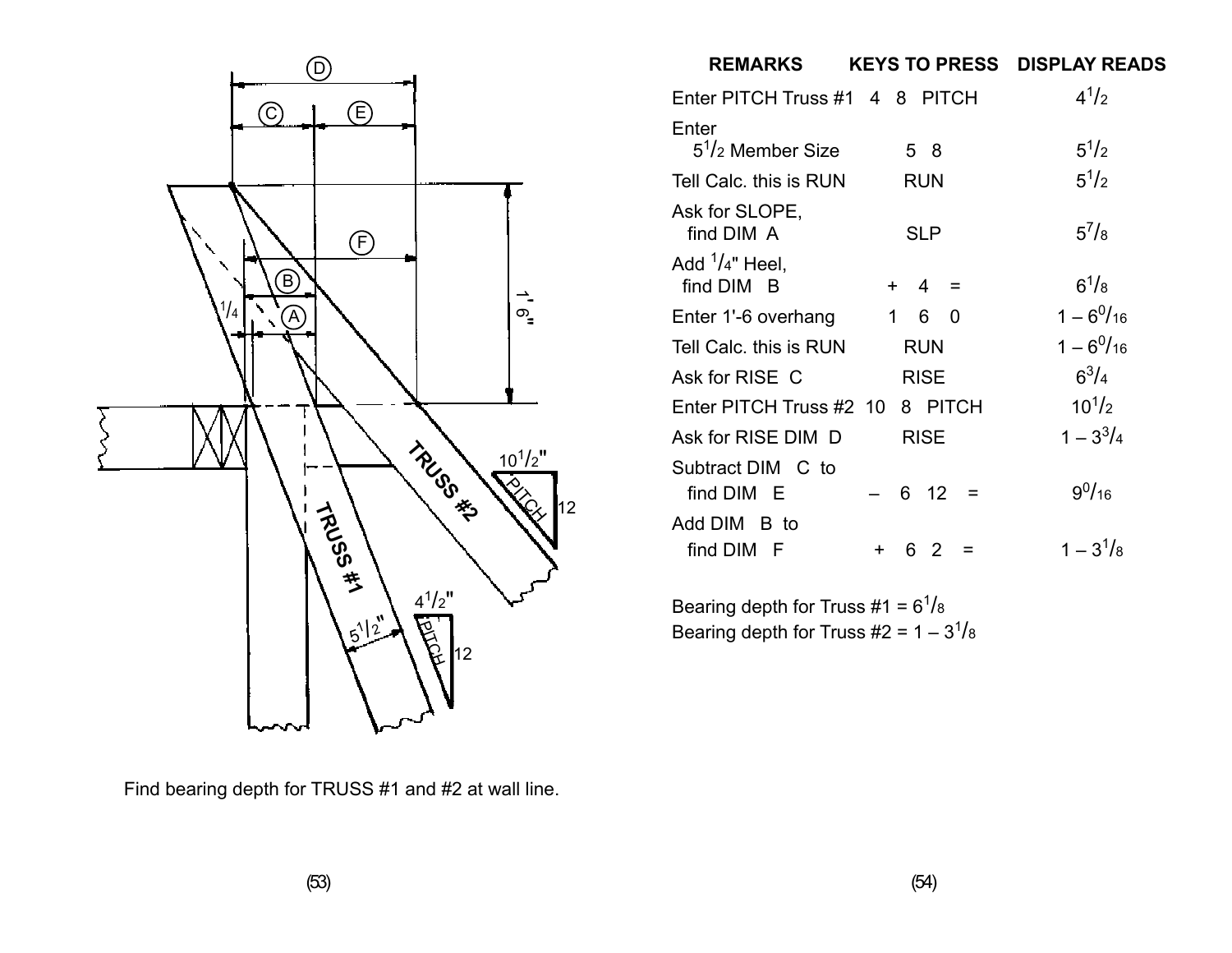![](_page_27_Figure_0.jpeg)

(55) **WRITTEN CALCULATIONS ON FOLLOWING PAGES**

## **HOW TO CALCULATE A STAIR**

Start with the known of 9' - 8" Floor to Floor Dimension

#### **RISERS**

We must first decide what is the maximum riser height we want to use or that the code will allow.

In many areas 7" is the max.

So now we must determine how many risers are required. By dividing  $7"$  into  $9' - 8"$ .

Enter 9' – 8" in display  $|9||8||0|$ 

Divide by 7"  $\div$  7 0 = 16.57143

The answer is over 16, so that means in order for the risers not to exceed 7" we must have 17 risers.

To determine exactly how high each riser will be, we divide the 17 risers into the  $9' - 8''$  fl. to fl. dim.

Put  $9' - 8''$  in the display

 $\boxed{9}$   $\boxed{8}$   $\boxed{0}$   $\boxed{\div}$   $\boxed{1}$   $\boxed{7}$   $\boxed{0}$   $\boxed{0}$   $\boxed{=}$  6  $\boxed{13/16}$  height for each riser.

But we must check and see if there was a **remainder**. By pressing  $\boxed{INV}$   $\boxed{\div}$  0 – 0 – <sup>3</sup>/<sub>16</sub> (there was a <sup>3</sup>/<sub>16</sub> remainder that must be taken into account).

We will make the **1st riser 6<sup>13</sup>/16</mark>** and distribute the <sup>3</sup>/16</sup> remainder among the other 16 risers.

For the total height of the other 16 risers we subtract  $6^{13}/_{16}$ from  $9' - 8''$ .

$$
980 - 613/16 = 9 - 1 - \frac{3}{16}
$$

1st riser =  $6^{13}/16$  16 - Riser @  $6^{13}/16$  +  $(3/16)$  = 9' – 1  $3/16$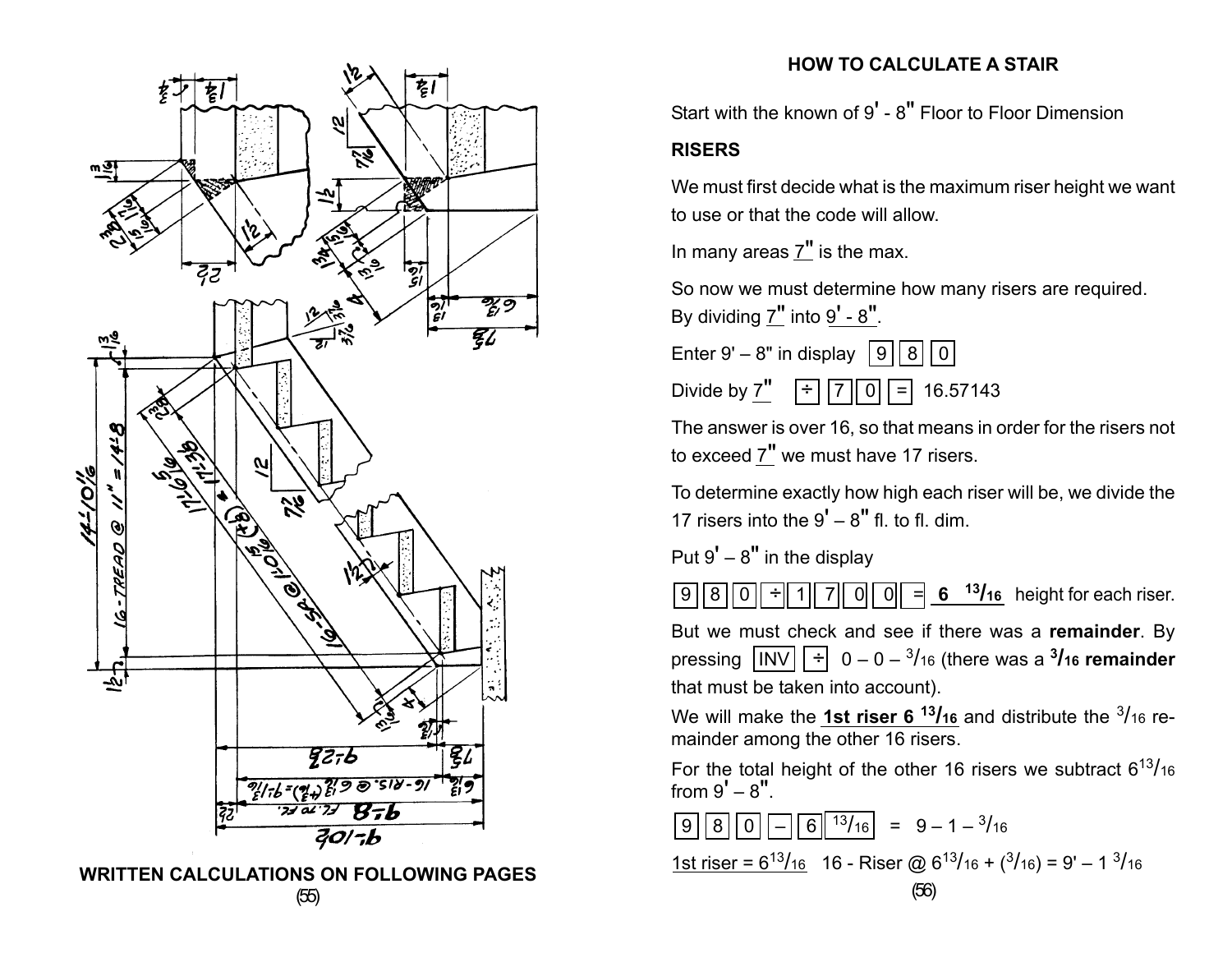# **TREAD**

There is always one less tread than the total risers.

There are 17 total risers (fl. to fl.). There will be **16 tread** (always subtract the bottom riser).

Many codes require that commercial tread be a min. of 11" inches wide (so we will use  $0' - 11'$ ).

So we have 16 tread @ 11 inches.

![](_page_28_Figure_5.jpeg)

To cube a DIM. use the  $|x^2|$ key to raise **it to the 2nd power then multiply the results one more time by itself.**

![](_page_28_Figure_7.jpeg)

(57)